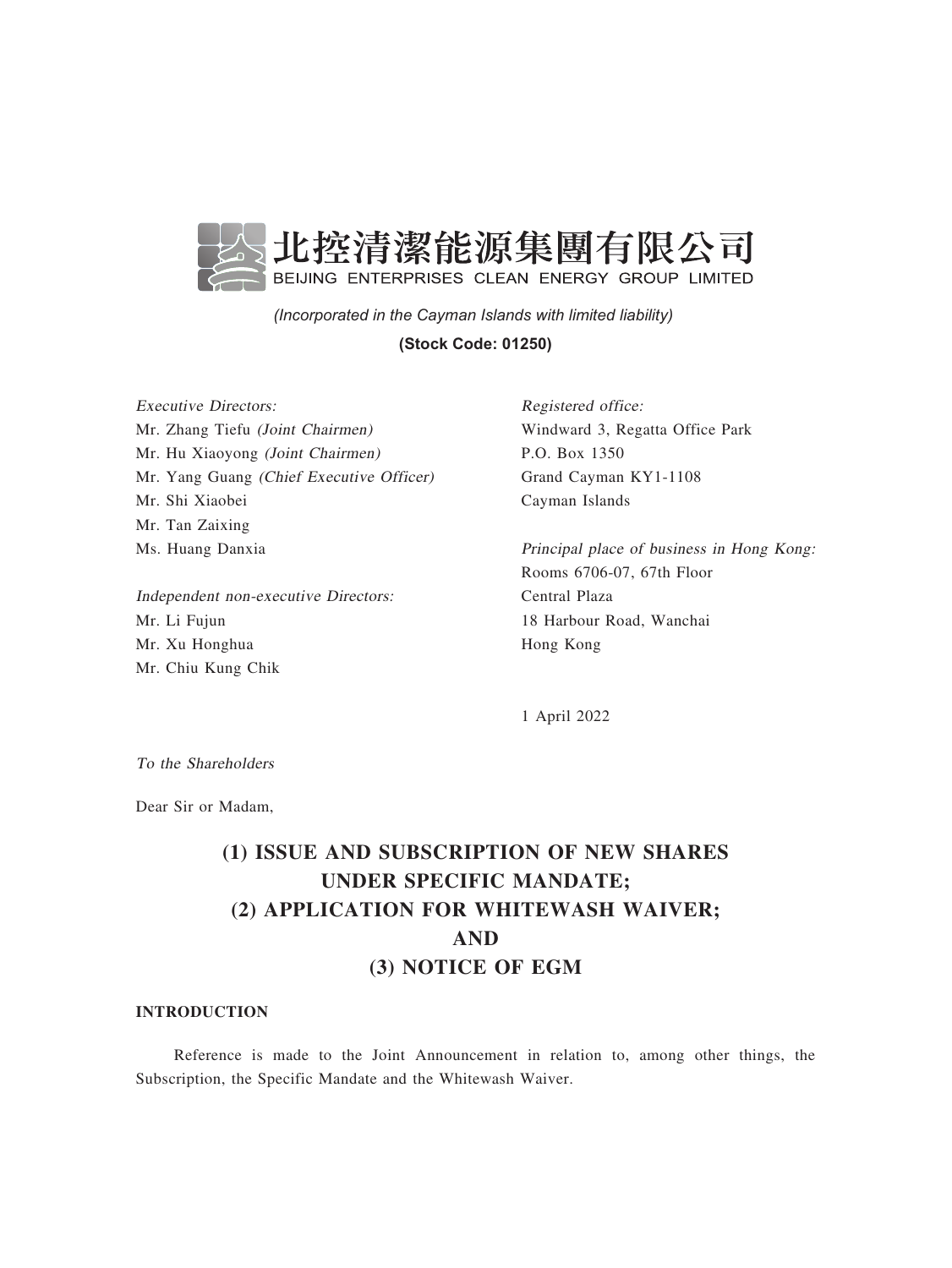The primary purpose of this circular is to provide you with, among other matters, (i) further details of the Subscription, the Specific Mandate and the Whitewash Waiver; (ii) a letter of recommendation from the Independent Board Committee to the Independent Shareholders in relation to the Subscription, the Specific Mandate and the Whitewash Waiver; (iii) a letter of advice from the Independent Financial Adviser to the Independent Board Committee and the Independent Shareholders in relation to the Subscription, the Specific Mandate and the Whitewash Waiver; (iv) the notice of the EGM; and (v) other information as required under the Listing Rules and the Takeovers Code.

### THE SUBSCRIPTION AGREEMENT

On 4 March 2022 (after trading hours), the Company entered into the Subscription Agreement with the Subscriber (an indirect wholly-owned subsidiary of CSFG), pursuant to which the Company has conditionally agreed to allot and issue, and the Subscriber has conditionally agreed to subscribe for 48,804,039,247 Subscription Shares at the Subscription Price of HK\$0.096 per Subscription Share for the total Consideration of HK\$4,685,187,768.

A summary of the principal terms of the Subscription Agreement is set out below.

#### Date

4 March 2022 (after trading hours)

### Parties

Issuer : the Company

Subscriber : Profit Plan Global Investment Limited.

As at the Latest Practicable Date, the Subscriber and its ultimate beneficial owner(s) (including CSFG) are parties independent of and not connected with the Company and its connected persons.

### The Subscription Shares

Pursuant to the Subscription Agreement, the Subscriber has conditionally agreed to subscribe for, and the Company has conditionally agreed to issue a total of 48,804,039,247 Subscription Shares at the Subscription Price of HK\$0.096 per Subscription Share for the total Consideration of HK\$4,685,187,768.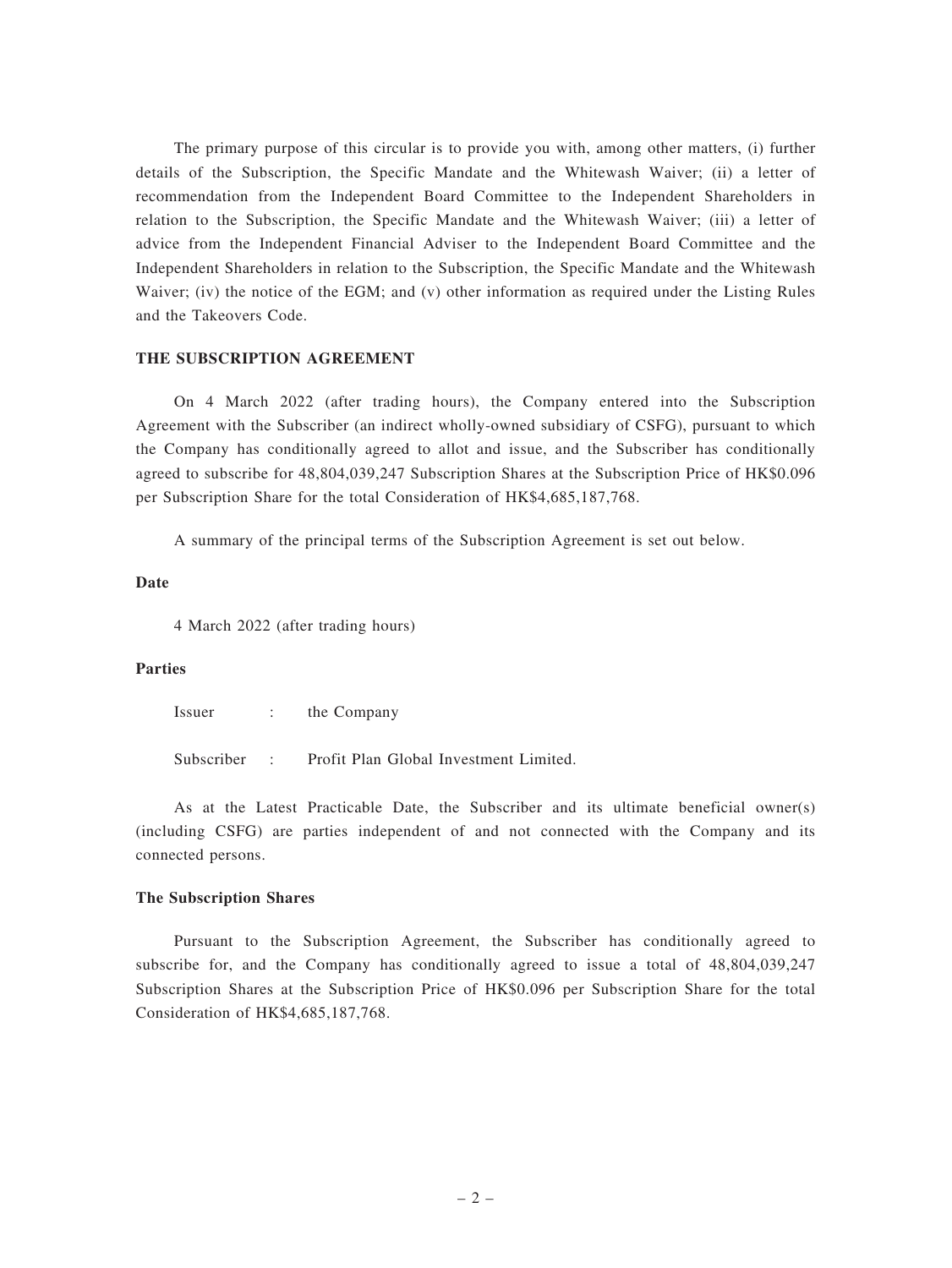As at the Latest Practicable Date, the Company had 63,525,397,057 Shares in issue. The 48,804,039,247 Subscription Shares represent:

- (i) approximately 76.83% of the existing total number of Shares in issue; and
- (ii) approximately 43.45% of the total number of Shares in issue as enlarged by the allotment and issuance of the Subscription Shares upon Completion (assuming that there will be no other change in the total number of Shares).

The aggregate nominal value of the Subscription Shares under the Subscription will be HK\$48,804,039.247.

### The Deposit

The Subscriber has agreed to pay the Deposit in the sum of HK\$200,000,000 (which amounts to approximately 4.27% of the Consideration) to the Company within two Business Days after the date of the Subscription Agreement. The Deposit shall be settled by immediately available funds through bank transfer or wire transfer into a bank account designated by the Company (or such other means as may be agreed in writing between the Company and the Subscriber). Upon Completion, the Deposit will be used to set off a corresponding part of the total Consideration.

As at the Latest Practicable Date, the Deposit has been paid by the Subscriber to the Company in accordance with the terms and conditions of the Subscription Agreement.

If, after the payment of the Deposit by the Subscriber to the Company:

- (i) the conditions precedent in connection with the Subscriber (i.e. conditions precedent (c) and (j) as set out in the sub-section headed ''The Subscription Agreement – Conditions Precedent'' of this circular) not having been fully fulfilled (or waived) on or before 20 May 2022 (or such other date as may be agreed in writing by the Subscriber and the Company); or
- (ii) Completion not having taken place on or before 31 May 2022 (or such other date as may be agreed in writing by the Subscriber and the Company);

whichever is earlier, which is solely caused by the Subscriber (including failure to obtain necessary approval(s) or consent(s) (which include the approval from CSFG Shareholders at the CSFG SGM), but except for the Stock Exchange and/or the SFC not having approved or completed the vetting of relevant announcement(s), circular(s) or waiver application(s) in respect of the Subscription), the Company is entitled to forfeit the Deposit as liquidated damages and full and final settlement of the damages suffered by the Company.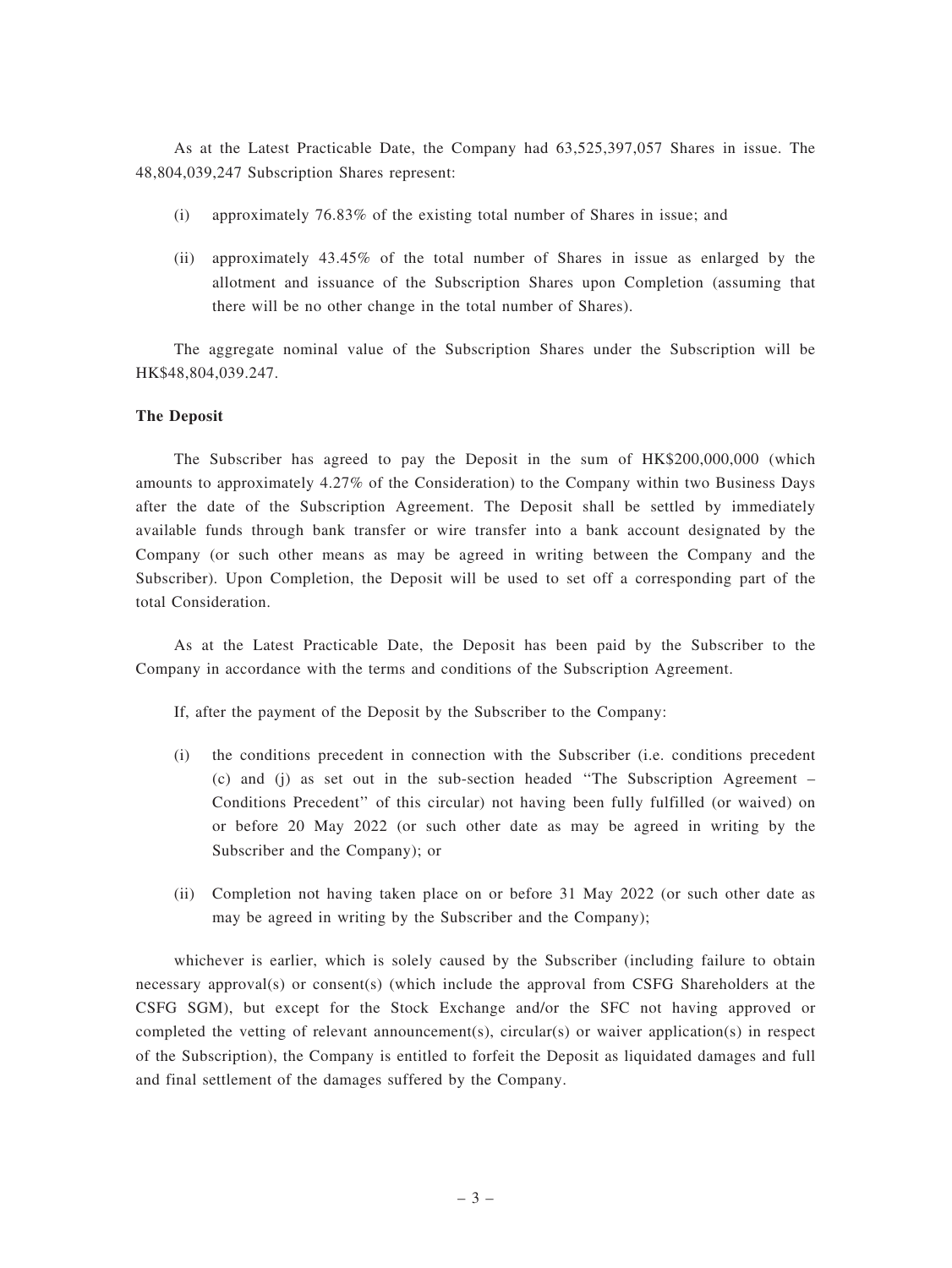If, after the payment of the Deposit by the Subscriber to the Company:

- (i) the conditions precedent in connection with the Company (i.e. conditions precedent (b) to (h) as set out in the sub-section headed ''The Subscription Agreement – Conditions Precedent'' of this circular) not having been fully fulfilled (or waived) on or before 20 May 2022 (or such other date as may be agreed in writing by the Subscriber and the Company); or
- (ii) Completion not having taken place on or before 31 May 2022 (or such other date as may be agreed in writing by the Subscriber and the Company);

whichever is earlier, which is solely caused by the Company (including failure to obtain necessary approval(s) or consent(s) (which include the approval from Independent Shareholders at the EGM), but except for default in debts of the Company, matters and information in relation to the Group disclosed in writing by the Company to the Subscriber during its due diligence process or the Stock Exchange and/or the SFC not having approved or completed the vetting of relevant announcement(s), circular(s) or waiver application(s) in respect of the Subscription), the Company shall within two Business Days after receiving the Subscriber's notice in writing (i) refund the Deposit in full; and (ii) pay HK\$200,000,000 as liquidated damages and full and final settlement of the damages suffered by the Subscriber.

Provided that none of the aforementioned events occurs after the payment of the Deposit by the Subscriber to the Company, if (i) the Subscriber and the Company are unable to fulfil (or waive) all conditions precedent on or before 20 May 2022 (or such other date as may be agreed in writing by the Subscriber and the Company); or (ii) Completion not having taken place on or before 31 May 2022 (or such other date as may be agreed in writing by the Subscriber and the Company), whichever is earlier, the Company shall within two Business Days after receiving a notice in writing from the Subscriber refund the Deposit in full to a bank account designated by the Subscriber in such notice.

### The Subscription Price

The Subscription Price of HK\$0.096 per Subscription Share represents:

- (i) a discount of approximately 7.69% to the closing price of HK\$0.104 per Share as quoted on the Stock Exchange on 4 March 2022, being the Last Trading Day;
- (ii) a discount of approximately 8.57% to the average of the closing price of the Shares as quoted on the Stock Exchange for the five consecutive trading days up to and including the Last Trading Day of approximately HK\$0.105 per Share;
- (iii) a discount of approximately 6.80% over the average of the closing price of the Shares as quoted on the Stock Exchange for the 10 consecutive trading days up to and including the Last Trading Day of approximately HK\$0.103 per Share;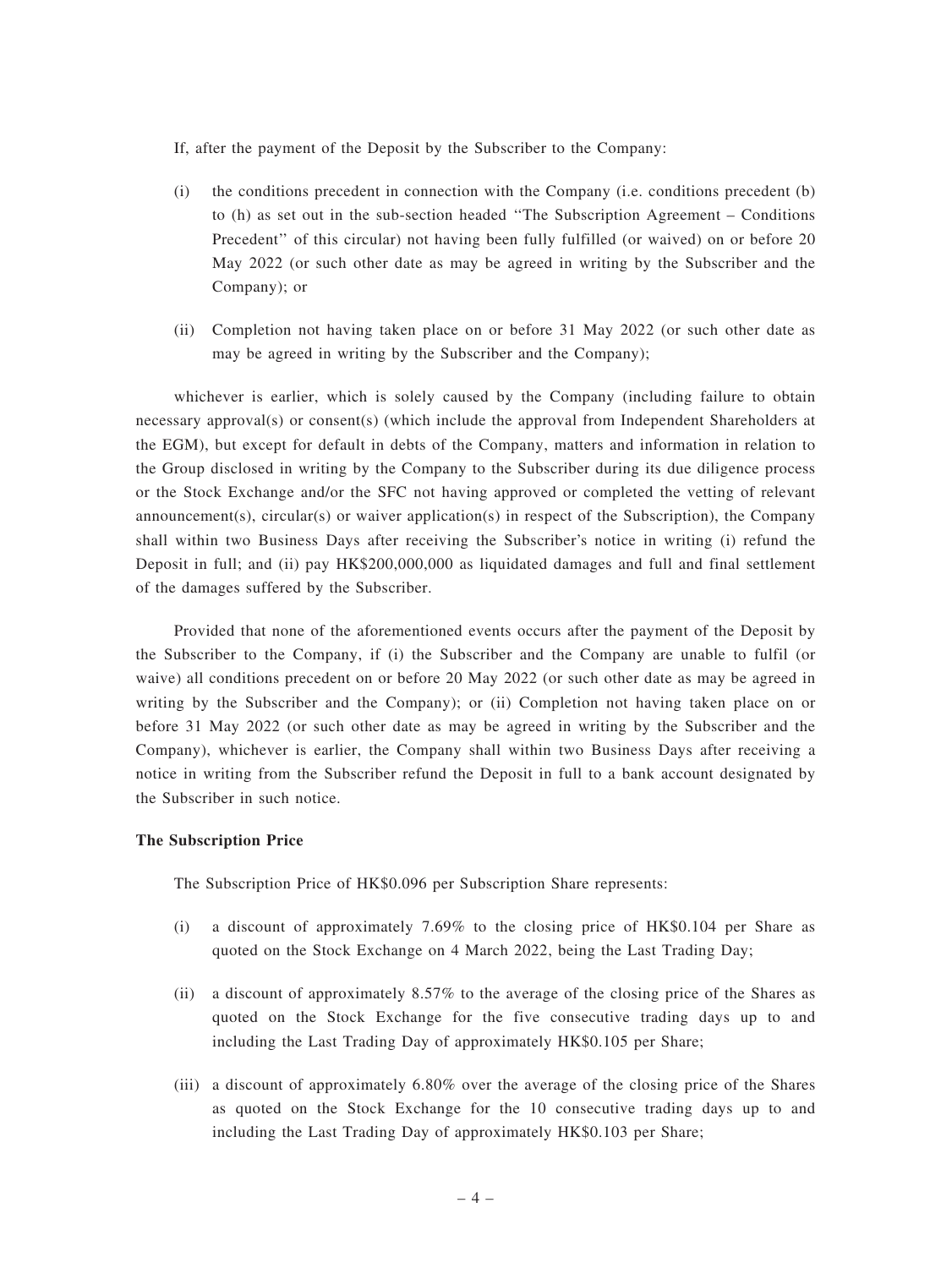- (iv) a discount of approximately 5.88% over the average of the closing prices of the Shares as quoted on the Stock Exchange for the 30 consecutive trading days up to and including the Last Trading Day of approximately HK\$0.102 per Share;
- (v) a premium of approximately 17.07% to the closing price of the Shares as quoted on the Stock Exchange on the Latest Practicable Date of HK\$0.082 per Share; and
- (vi) a discount of approximately 49.47% over the audited consolidated net asset value per Share of approximately HK\$0.19 per Share as at 31 December 2021, calculated based on the Group's audited consolidated net assets of approximately HK\$12,082,054,000 as at 31 December 2021 and 63,525,397,057 Shares in issue as at the Latest Practicable Date.

The net price per Subscription Share is estimated to be approximately HK\$0.096.

Based on the expected cash level and financial condition of the CSFG Group around the time of Completion, (i) approximately 50% of the Consideration could be settled by the available cash of the CSFG Group; (ii) approximately 17% of the Consideration could be settled by the amount recovered from receivables; and (iii) approximately 33% of the Consideration could be settled by proceeds from realizations of high liquidity financial assets in open market to independent third parties who are not Shareholders or parties acting in concert with them. The Subscriber and CSFG are of the view that the CSFG Group would have sufficient cash from its internal resources to settle the Consideration upon Completion. However, the Subscriber and CSFG are open to obtain acquisition financing and/or bond issue to settle around half of the Consideration if the financing costs are within a reasonable range which is acceptable to CSFG and lower than the return on equity of approximately 6.58% of the Group for the year ended 31 December 2020. In the event that the CSFG Group fails to achieve (ii) and/or (iii) above causing insufficient fund to fully settle the Consideration, the Subscriber and the CSFG Group will obtain financing with the above-mentioned financing costs to settle the shortfall of the Consideration. If the Subscriber and CSFG settle part of the Consideration through the above financing arrangement and given that the financing costs are within a reasonable range, such financing could enhance the cash liquidity and investment return of the CSFG Group and is in the interests of the CSFG and the CSFG Shareholders as a whole.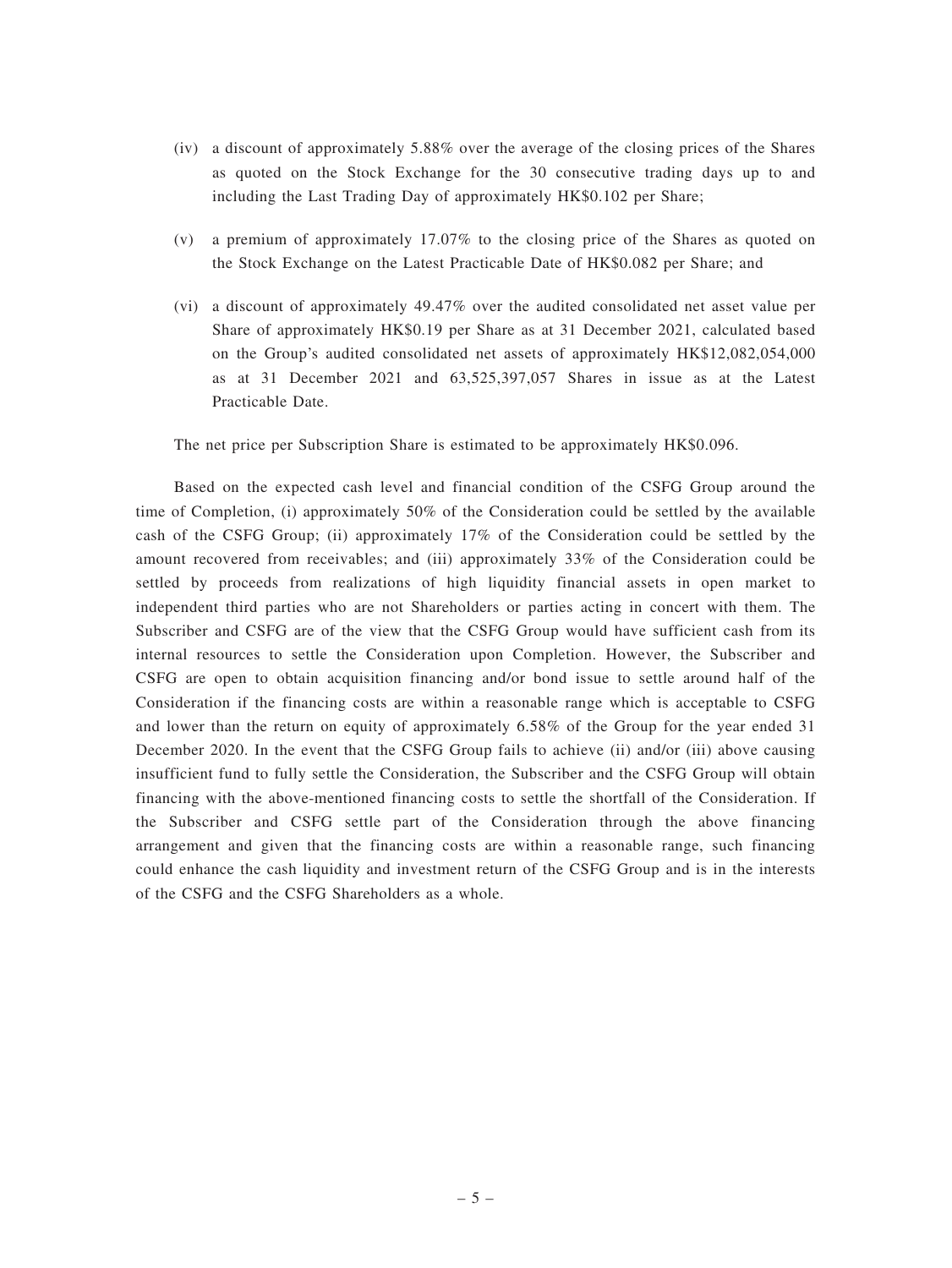The Subscription Price was determined after arm's length negotiations between the Company and the Subscriber, and with reference to the recent and historic price of the Shares and the financial condition of the Group. The Subscription Price of HK\$0.096 per Subscription Share represents (a) a discount of approximately 7.69% over the average closing price of approximately HK\$0.104 per Share as quoted on the Stock Exchange for five consecutive trading days up to and including the last trading day before the date of the Subscription Agreement; and (b) a discount of approximately 5.88% over the average closing price of approximately HK\$0.102 per Share as quoted on the Stock Exchange for 30 consecutive trading days with no trading halt up to and including the last trading day before the date of the Subscription Agreement.

The Directors (including the members of the Independent Board Committee whose opinion is set out in the ''Letter from the Independent Board Committee'' in this circular after taking into account the advice of the Independent Financial Adviser) consider that the basis in determining the Subscription Price and the Consideration is fair and reasonable and on normal commercial terms, and entering into the Subscription Agreement is in the interest of the Company and the Shareholders as a whole.

### Conditions precedent

Completion is conditional upon the satisfaction (or waiver) (if applicable) of the following conditions precedent on or before the Long Stop Date:

- (a) the passing of resolutions by the Independent Shareholders at the EGM convened in accordance with the Listing Rules and the Takeovers Code approving the Subscription and all transactions contemplated under the Subscription Agreement (including the Whitewash Waiver);
- (b) the listing status of the Company on the Stock Exchange not having been revoked or cancelled at any time before Completion, and the Shares remaining trading on the Stock Exchange at any time before Completion (except for trading halt(s) not exceeding 10 consecutive trading days (or such other relevant period as may be agreed by the Subscriber in writing) or trading halt(s) in relation to the Subscription and all transactions contemplated under the Subscription Agreement); and the Stock Exchange or the Executive not having indicated that the listing status of the Company will be suspended, cancelled or revoked at any time after Completion;
- (c) the Executive having granted the Whitewash Waiver to the Subscriber, all conditions attached thereto having been fulfilled, and the Whitewash Waiver remaining in force;
- (d) the Listing Committee of the Stock Exchange having granted the approval for the listing of, and permission to deal in, the Subscription Shares;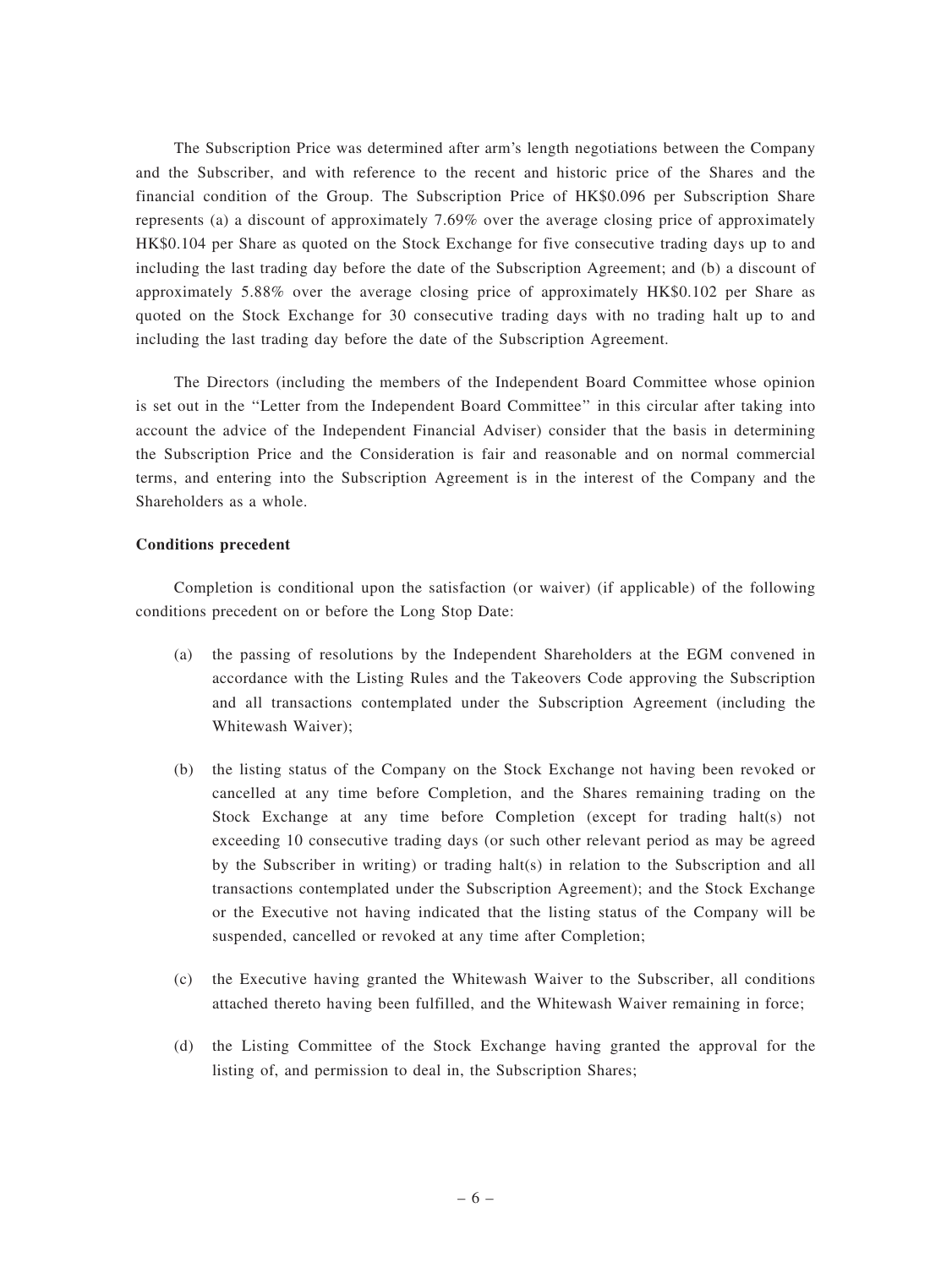- (e) the Company and its affiliates having obtained all necessary approval(s) in respect of the Subscription and all transactions contemplated under the Subscription Agreement, including but not limited to all approval(s), consent(s), authorisation(s), registration(s) and filing(s) from the Board, relevant government department(s) (including but not limited to the Stock Exchange, the SFC and necessary approvals under applicable national laws), authority(ies), organisation(s) or any other third parties (including banks or creditors), and such approvals not having been revoked or cancelled before Completion;
- (f) except as disclosed in writing to the Subscriber (including the debt conditions of the Group (Note), the business of the Group remaining in normal operation, there being no events or circumstances that may have a material adverse effect on the business of the Group which have not been disclosed to the Subscriber;
- (g) the representations, warranties and/or undertakings given by the Company under the Subscription Agreement remaining true, accurate, complete and not misleading in all material respects from the date of the Subscription Agreement to the Completion Date; and there having been no material breach of the Subscription Agreement committed by any of the parties to the Subscription Agreement;
- (h) there having been no change of controlling shareholder in respect of the Company;
- (i) the passing of resolution(s) by the CSFG Shareholders at the CSFG SGM convened in accordance with the Listing Rules approving the Subscription and all transactions contemplated under the Subscription Agreement; and
- (j) the Subscriber and CSFG having obtained all necessary approvals in respect of the Subscription, including but not limited to all approval(s), consent(s), authorisation(s), registration(s) and filing(s) from the board of directors of the Subscriber and the CSFG Board, relevant government department(s) (including but not limited to the Stock Exchange, the SFC and necessary approvals under applicable national laws), authority(ies), organisation(s) or any other third parties (including banks or creditors), and such approvals not having been revoked or cancelled before Completion.

#### Note:

As of the date of the Latest Practicable Date, the Group has the following major debts which will be due by mid-2022:

- (i) a bond with principal amount of RMB900,000,000 issued by the Company on 29 April 2020 which will be due on 29 April 2022; and
- (ii) the Syndicated Loan in the amount of approximately HK\$3,000 million which will be due in June 2022.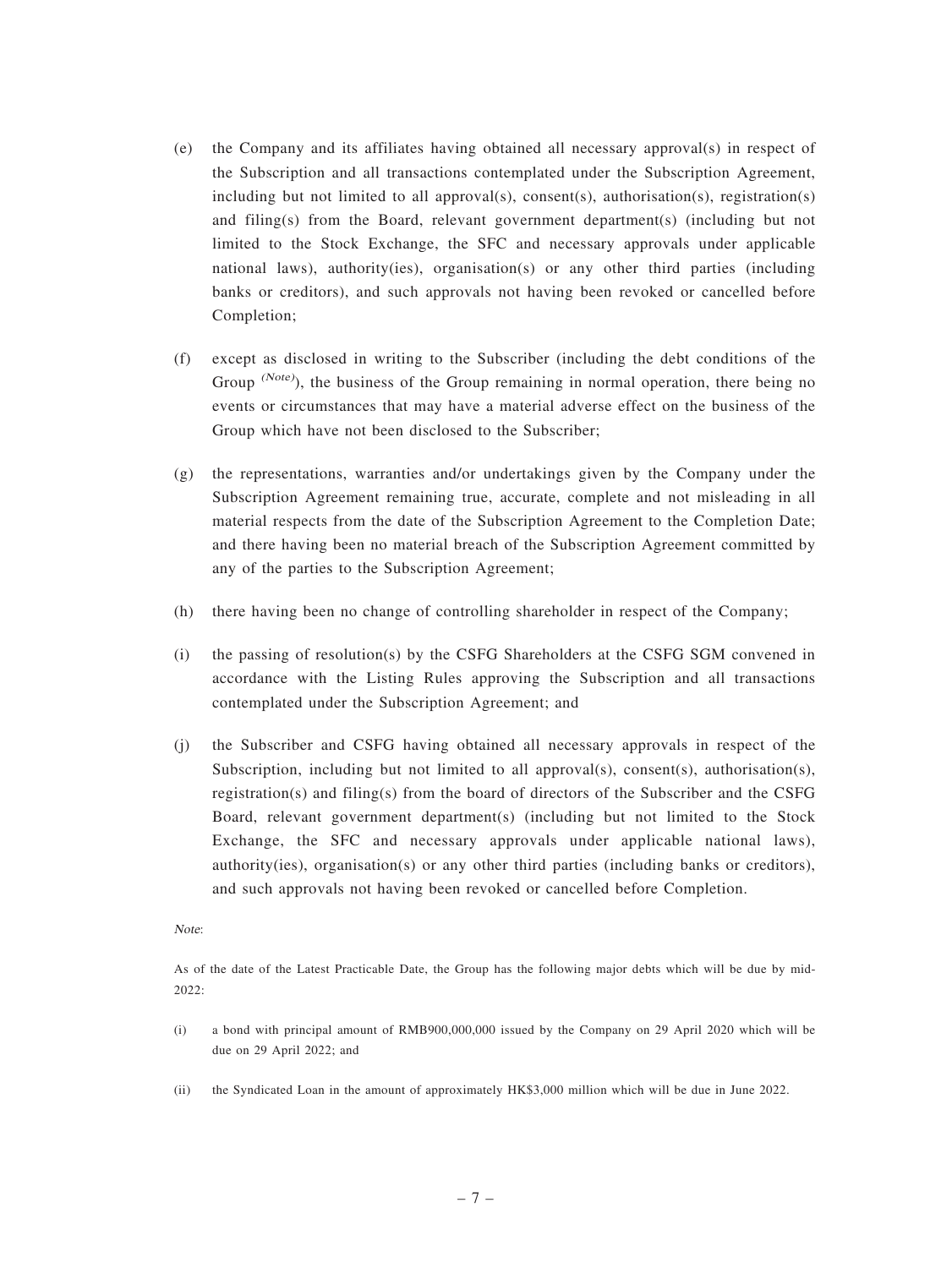The Company and the Subscriber confirm that Completion will be subject to the public float requirements and will only take place if sufficient Shares are held by the public (as defined in the Listing Rules) in compliance with the Listing Rules. In order to ensure that there will be sufficient public float upon Completion, Mr. Hu Xiaoyong and Mr. Tan Zaixing, being Directors who hold Shares as at the Latest Practicable date, are expected to resign as Directors after the EGM but before Completion in full compliance with Rule 7 of the Takeovers Code and the Listing Rules. For the avoidance of doubt, the Company and the Subscriber confirm that Completion will not take place if insufficient Shares are held by the public (as defined under the Listing Rules) and the Company is not in compliance with the relevant minimum public float requirements under the Listing Rules.

The Company has undertaken to use its reasonable endeavour to the extent possible to procure the fulfilment of the conditions set out in (b) to (h) above on or before the Long Stop Date.

The conditions set out in (b), (f) to (h) above may be waived by the Subscriber from time to time by notice in writing signed and delivered to the Company.

The Subscriber has undertaken to use its reasonable endeavour to the extent possible to procure the fulfilment of the conditions set out in (c) and (j) above on or before the Long Stop Date.

For the avoidance of doubt, save for the conditions set out in (b), (f) to (h) above (which may be waived by the Subscriber), no other conditions precedent are waivable by the Subscriber or the Company.

In respect of the Company, the Whitewash Waiver and the listing approval for the Subscription Shares to be granted by the SFC and the Stock Exchange, respectively, are outstanding specific consents or approvals required under the condition set out (e) above.

Save as disclosed above, the Company is not aware of any other approvals or consents required for the purpose of the Subscription, the Specific Mandate and the Whitewash Waiver.

In respect of the Subscriber and CSFG, (i) the Whitewash Waiver to be granted by the SFC; (ii) the approval on the Subscription by CSFG Shareholders at the CSFG SGM; (iii) the approval on the Subscription issued by Shandong Provincial State-owned Assets Supervision and Administration Commission\*(山東省人民政府國有資產監督管理委員會); (iv) the completion of filing with or report to National Development and Reform Commission\*(國 家發展和改革委員 會)in respect of the Subscription (if applicable, subject to the type of funding obtained by the Subscriber); and (v) the approval of antitrust merger filing review issued by Anti-monopoly Bureau of State Administration for Market Regulation\*(國家市場監督管理總局反壟斷局)are outstanding specific consents, approvals or filings required under condition precedent set out in (j) above.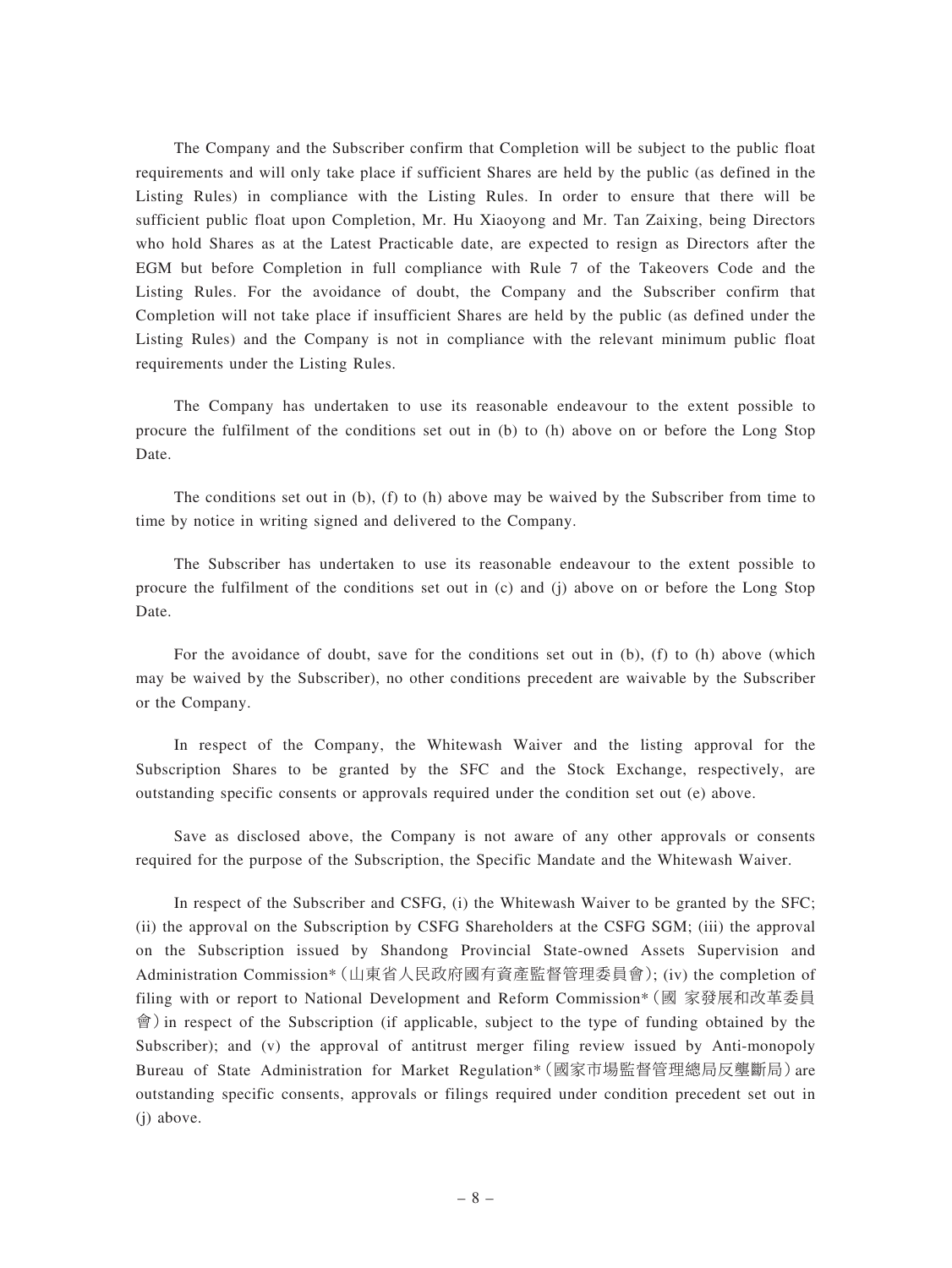Save as disclosed above, CSFG and the Subscriber are not aware of any other approvals or consents required for the purpose of the Subscription, the Specific Mandate and the Whitewash Waiver. As at the Latest Practicable Date, none of the outstanding specific consents, approvals or filings above has been obtained.

If the conditions precedent set out above are not satisfied or waived (if applicable) on or before the Long Stop Date, the Subscription Agreement shall automatically lapse with immediate effect, save for any antecedent rights and obligations and the Surviving Provisions.

As at the Latest Practicable Date, none of the conditions precedent set out above has been fully satisfied.

### Completion

Completion shall take place on the Completion Date subject to the satisfaction or waiver (if applicable) of all the above conditions precedent.

Upon Completion, the Subscriber shall pay to a bank account designated by the Company by immediately available funds through bank transfer or wiring transfer (or such other way as may be agreed between the Company and the Subscriber) the net balance of the Subscription Price after deducting the Deposit (i.e. HK\$4,485,187,768).

In the event that Completion does not take place on the Completion Date as a result of the non-performance of any of the obligations in respect of the Completion procedures (whether or not constituting a repudiatory breach) specified in the Subscription Agreement, the conforming party may by notice in writing to the breaching party elect to (i) proceed with Completion to the extent possible; (ii) delay Completion to another date which is expected to be no later than 10 business days after the original date for Completion; or (iii) terminate the Subscription Agreement.

If the Subscriber or the Company elects to delay Completion to another date, the terms of the Subscription Agreement shall remain effective and such date shall be deemed to be the Completion Date. If the Subscriber or the Company elects to terminate the Subscription Agreement, the further rights and obligations of each of the Subscriber and the Company shall lapse immediately upon such termination, save for any antecedent rights and obligations and the Surviving Provisions.

Immediately after Completion, (i) the Subscriber will be interested in approximately 43.45% of the issued share capital of the Company as enlarged by the allotment and issue of the Subscription Shares (assuming there is no other change in the total number of Shares); and (ii) the Company will not become a subsidiary of CSFG and the financial results of the Group will not be consolidated into the financial statements of the CSFG Group. After the composition of the Board is changed in the manner as described in the section headed ''Proposed Change to the Board Composition'' of this circular, the Company will become a subsidiary of CSFG and the financial results of the Group will be consolidated into the financial statements of the CSFG Group.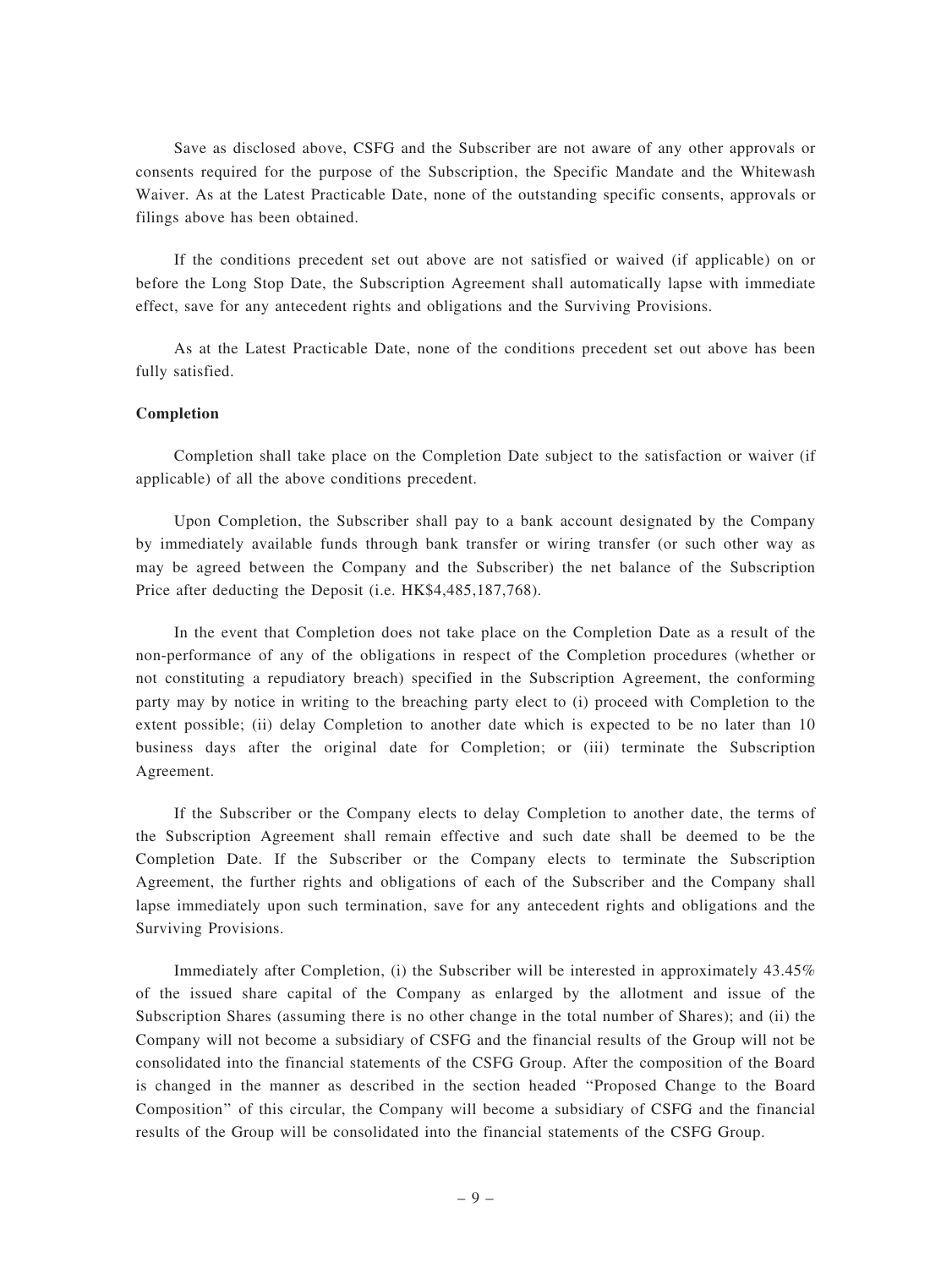### Ranking

The Subscription Shares will be issued and allotted fully paid and will rank pari passu in all respects among themselves and with the Shares in issue as at the date of allotment and issuance of the Subscription Shares

#### Mandates to issue the Subscription Shares

The Subscription Shares will be allotted and issued under the Specific Mandate to be sought from the Independent Shareholders at the EGM.

### Application for listing

Application will be made by the Company to the Listing Committee of the Stock Exchange for the listing of, and the permission to deal in, the Subscription Shares.

### PROPOSED CHANGE TO THE BOARD COMPOSITION

As at the Latest Practicable Date, the Board comprises six executive Directors, namely Mr. Zhang Tiefu, Mr. Hu Xiaoyong, Mr. Yang Guang, Mr. Shi Xiaobei, Mr. Tan Zaixing and Ms. Huang Danxia; and three independent non-executive Directors, namely Mr. Li Fujun, Mr. Xu Honghua and Mr. Chiu Kung Chik.

It is intended that eight candidates will be nominated by the Subscriber for appointment as eight new Directors of a Board comprising 12 Directors. The composition of the Board (i.e. the number of executive Directors, non-executive Directors or independent non-executive Directors) will be provided and confirmed by the Subscriber after Completion. The Subscriber will, upon Completion, be a Shareholder entitled to propose resolutions at general meeting(s) of the Company under the articles of association of the Company. The suitability of the candidates nominated by the Subscriber after Completion will be subject to the approval of the Board and the review of the nomination committee of the Company with reference to an array of factors in compliance with the Company's articles of association and the Listing Rules. For the purpose of optimizing corporate governance of the Company, the Subscriber and the Company may subsequently agree to other Board compositions.

As at the Latest Practicable Date, subject to the Listing Rules and the Takeovers Code, it is expected that other than Mr. Yang Guang, Mr. Shi Xiaobei, Ms. Huang Danxia, each being an executive Director, and Mr. Chiu Kung Chik, being an independent non-executive Director, all other Directors will resign as Directors.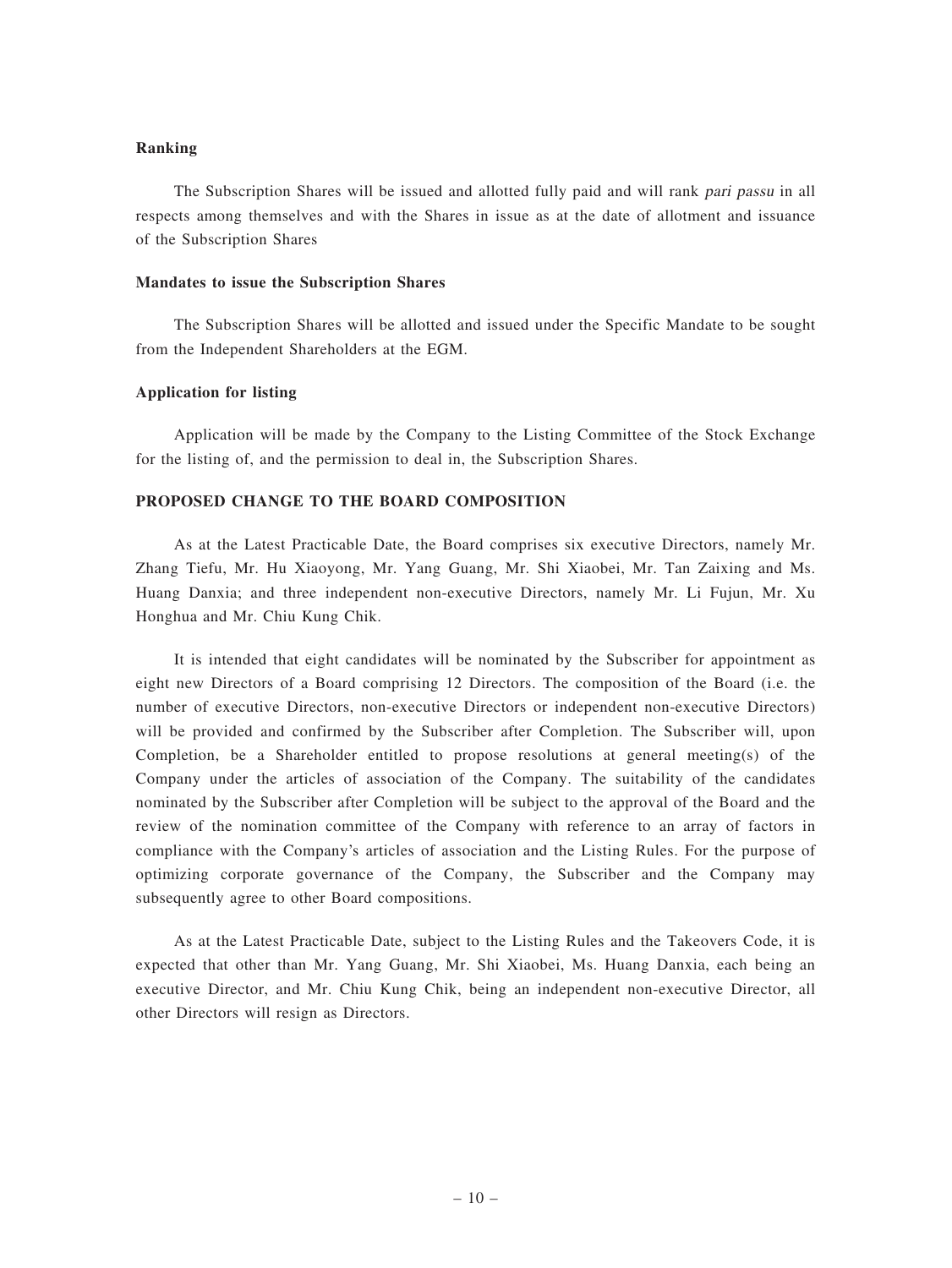The Subscriber may further review the composition of the Board and the senior management of the Company after Completion. Details of the actual change of the Board composition and biographical information of new Directors to be appointed will be further announced by the Company as and when appropriate in accordance with the Takeovers Code and the Listing Rules.

### INFORMATION ON COMPANY AND THE GROUP

The Company was incorporated in the Cayman Islands with limited liability and the principal activity of which is investment holding. The Group is principally engaged in the investment, development, construction, operation and management of photovoltaic power businesses, wind power businesses and clean heat supply businesses in the PRC.

Set out below is a summary of the audited consolidated financial results of the Group for the years ended 31 December 2019, 2020 and 2021 prepared in accordance with the Hong Kong Financial Reporting Standards:

| For the year<br>ended 31 December |                 |           |
|-----------------------------------|-----------------|-----------|
|                                   |                 |           |
| 2021                              | 2020            | 2019      |
| (audited)                         | (audited)       | (audited) |
| HK\$'000                          | <b>HK\$'000</b> | HK\$'000  |
|                                   | (restated)      |           |
| 6,023,419                         | 5,551,791       | 6,335,620 |
| (264, 874)                        | 1,018,410       | 1,031,631 |
| (288, 834)                        | 886,440         | 842,086   |
|                                   |                 |           |

The audited net assets of the Group as at 31 December 2020 and 2021 were HK\$13,124,890,000 and HK\$12,082,054,000, respectively.

### INFORMATION ON THE SUBSCRIBER AND THE CSFG GROUP

The Subscriber is a company incorporated under the laws of the British Virgin Islands with limited liability and an indirect wholly-owned subsidiary of CSFG. It is principally engaged in investment holding.

CSFG is an investment holding company incorporated in Bermuda with limited liability and its shares are listed on the Main Board of the Stock Exchange (Stock Code: 412). The CSFG Group is principally engaged in various kinds of financial services, including financial leasing, operation of an asset trading platform, investments in securities, money lending, investment holding and assets management.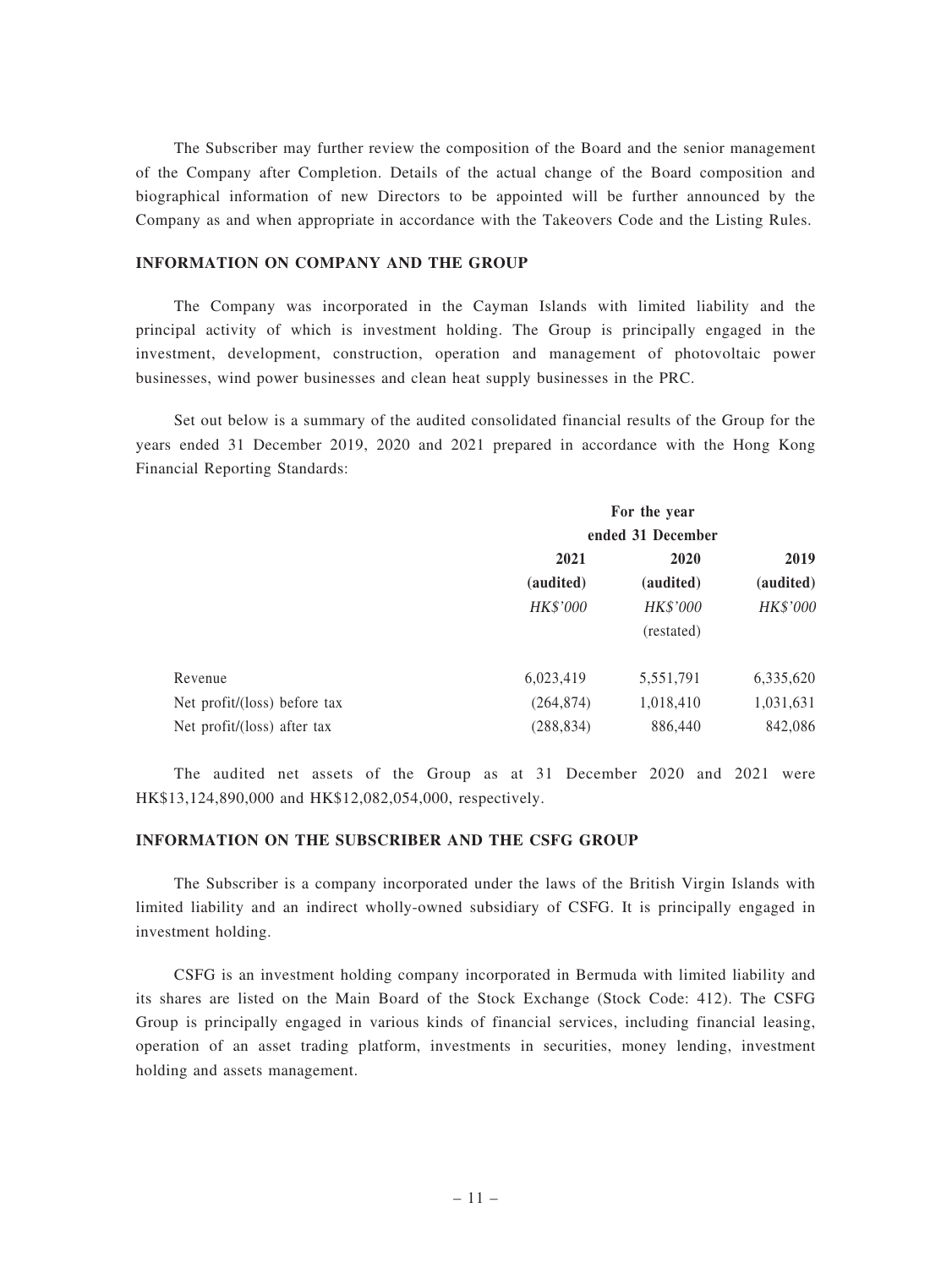As at the Latest Practicable Date, Shandong Hi-Speed (Hong Kong) International Capital Limited and Shandong International (Hong Kong) Limited (both being indirect wholly-owned subsidiaries of SDHS Group) holds 5,459,648,350 CSFG Shares (representing approximately 22.66% of the CSFG Shares in issue) and 5,000,000,000 CSFG Shares (representing approximately 20.76% of the CSFG Shares in issue), respectively. SDHS Group is therefore deemed to be interested in an aggregate of 10,459,648,350 CSFG Shares, representing approximately 43.42% of the CSFG Shares in issue. SDHS Group is (i) directly and indirectly held as to 90% by the State-owned Assets Supervision and Administration Commission of Shandong Provincial Government; and (ii) directly held as to 10% by Shandong Provincial Council for Social Security Fund, a governmental institution set up by the Shandong Provincial People's Government\*(山東省人民政府).

# FUTURE INTENTIONS OF THE SUBSCRIBER REGARDING THE COMAPNY AND THE **GROUP**

Upon Completion, the Subscriber will become a controlling shareholder of the Company. The Subscriber considers and confirms that it is intended that the Group will continue with its existing business following Completion. It is expected that the Company will become a new energy flagship enterprise of CSFG and its parent group.

The Subscriber has no intention to introduce any major changes to the existing business of the Group or redeploy the fixed assets of the Group other than in its ordinary course of business.

In addition to the proposed change as mentioned in the section headed ''Proposed Change to the Board Composition'' in this circular, the Subscriber may further review the composition of the Board and senior management of the Company after Completion. As at the Latest Practicable Date, the Subscriber has no intention to discontinue the employment of any of the Group's employees.

Considering the global climate change trends and the Chinese government's active policies to promote the development and use of renewable clean energy, clean energy-related businesses have good prospects and growth trends, and Shandong Province has also issued a new energy development planning guide, clarifying new energy is a global strategic and leading emerging industry. Shandong Province has become the China's leading province in the installed capacity of wind and solar power generation, with wind and solar power generation accounting for approximately 29.69% of the province's installed capacity.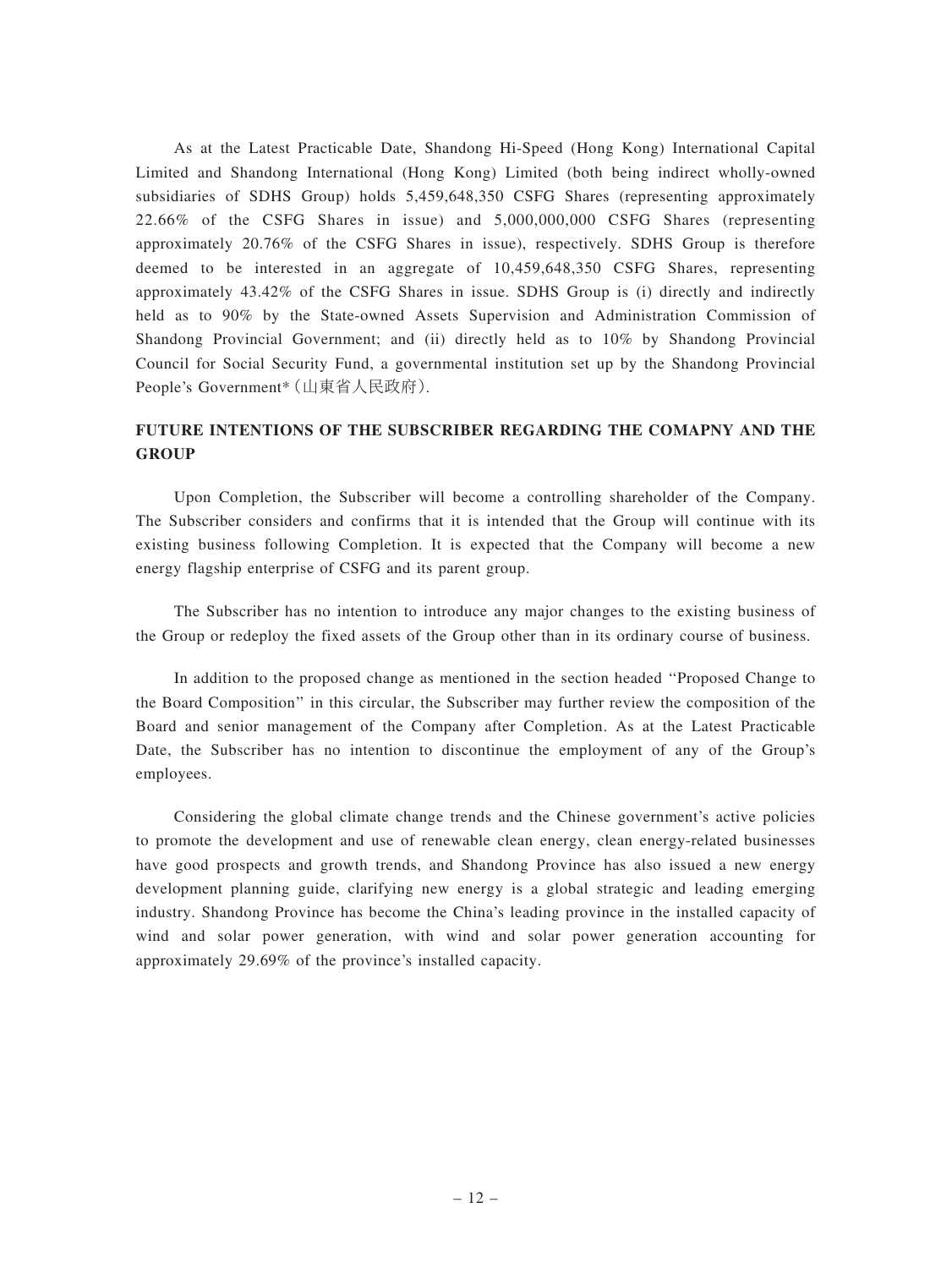In mid-2021, CSFG internally formulated a business strategy to transform and increase industrial investment, focusing on the industries with good growth prospects including the new energy industry as one of its main investment directions. The Company is engaged in photovoltaic power generation, wind power generation and clean heat supply businesses. CSFG's strategic investment in the Company will be a breakthrough in its grasp of industry opportunities and policy orientation. Through this strategic investment, it opens the future strategic cooperation between CSFG and the Company. CSFG could effectively take advantage of its local resources to assist the Company to acquire high-quality photovoltaic or wind power projects, expand its layout, and improve the Company's installed photovoltaic power project capacity and wind power project capacity.

If Completion takes place, the Company will receive the Consideration (i.e. approximately HK\$4.69 billion) from the Subscriber for, among others, refinancing and investment. Please refer to the section headed ''Use of Proceeds for the Group'' of this circular for details on how the Consideration will be applied by the Company. In the long run, CSFG expects that the Company shall maintain its business and operation through its own generated revenue and cashflow and external financing. When CSFG becomes a controlling shareholder of the Company, CSFG would consider to provide suitable guarantees for external financing of the Company to lower its financing costs when appropriate.

Despite the CSFG Directors and the senior management of CSFG lack experience and expertise in relation to the principal business of the Group, CSFG intends to (i) retain certain Directors, including Mr. Yang Guang, Mr. Shi Xiaobei and Ms. Huang Danxia who are existing executive Directors (please refer to the 2020 annual report of the Company and the announcement dated 21 May 2021 of the Company for their respective biographies), and the majority of the members of the senior management of the Group to continue to manage and operate the business of the Group; and (ii) recruit experts and consultants with relevant experience and expertise in relation to the principal business of the Group as members of CSFG's senior management to manage and supervise the business and operation of the Group at the CSFG level.

Pursuant to the Subscription Agreement, subject to the Listing Rules and the Takeovers Code, the Subscriber and the Company have agreed that, within one month after Completion, the Company shall initiate applicable procedures in relation to a change of name of the Company (including issuing relevant announcement(s) and despatching circular(s) to the Shareholders so as to convene a general meeting of the Company for the Shareholders' consideration and approval of the relevant resolutions(s); and the Subscriber shall cooperate reasonably with the Company to complete the change of name of the Company.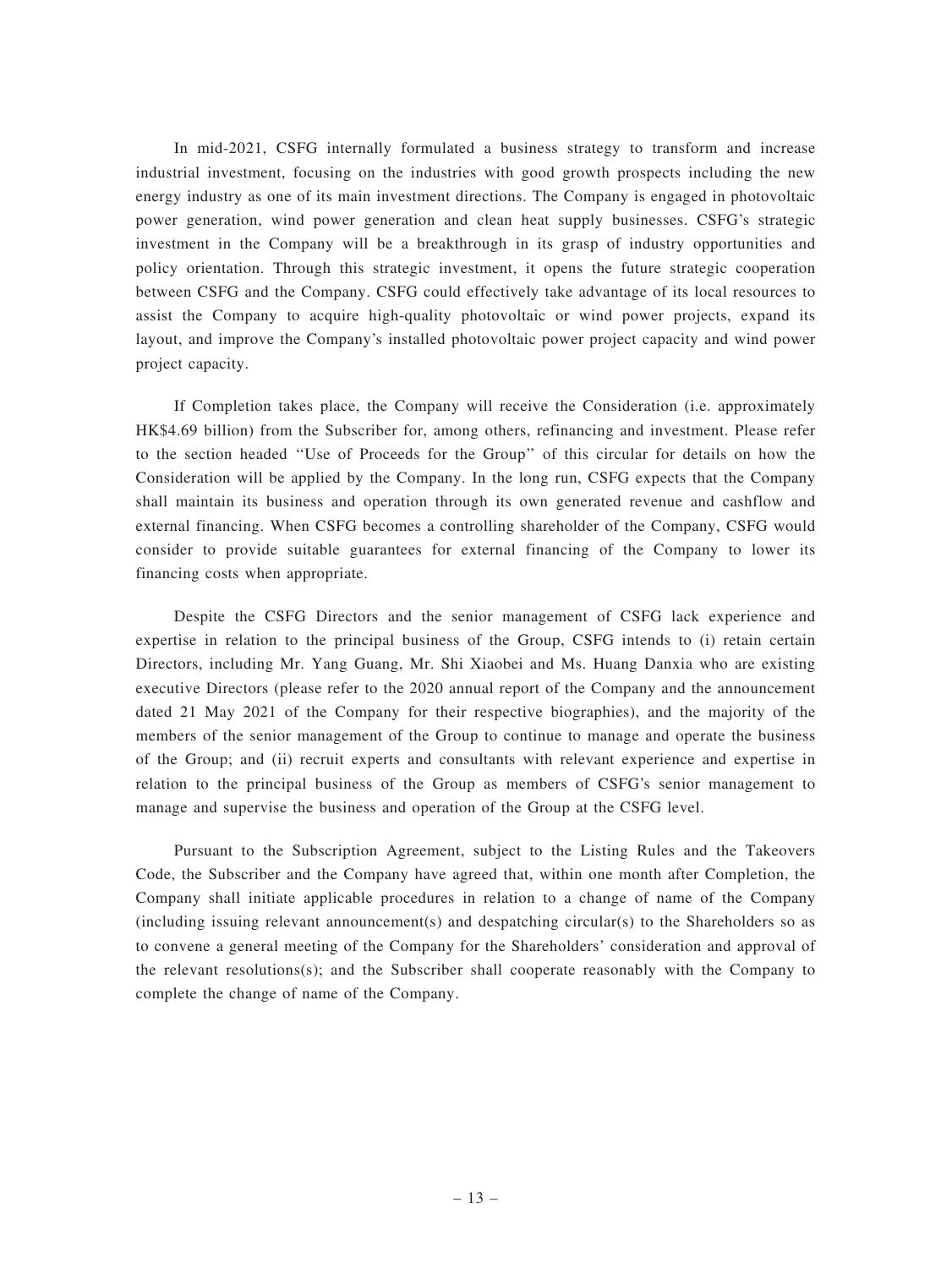#### REASONS FOR AND BENEFITS OF THE SUBSCRIPTION FOR THE COMPANY

According to the ''14th Five-Year Plan for National Economic and Social Development of the People's Republic of China and the Outline of Vision in 2035\*''(《中華人民共和國國民經濟 和社會發展第十四個五年規劃和2035年遠景目標綱要》), it is an important direction ''to promote energy revolution, build a clean, low-carbon, safe and efficient energy system, and improve the ability to guarantee energy supply''. Facing the development opportunities brought by the ''double carbon'' targets – ''Carbon Dioxide Emissions Peak, Carbon Neutrality'', the Group bears in mind its aspiration of ''promoting the revolution in energy production and consumption, building a clean, low-carbon, safe and efficient energy system''.

As such, the Group intends to continue focusing on the business development of sales of electricity and actively expands its power operation business, committed to building an operating brand and gradually completed its asset optimization strategy. The Board considers that the Subscription represents a good opportunity to introduce new funds to enhance its capabilities in business development, and further expand the scale of operations and improve operating efficiency.

The net proceeds raised through the Subscription may be utilized towards fulfilling the Group's existing commitments in various photovoltaic and wind power projects, with an aim of replenishing funds to maintain normal and stable business operation of the Group. The Group will also utilize the Subscription funds as development cost in pilot projects involving the development of agricultural or fishery and photovoltaic complementary power stations and integrated power stations. These pilot projects are consistent with the national and regional governmental policies in the PRC, including ''Carbon Dioxide Emissions Peak, Carbon Neutrality'', and are supported by the local governments. The funds raised from the Subscription would also provide additional capital for the Group's geographical expansion into other regions in the PRC, such as Jiangxi Province, Shanxi Province and Hubei Province. The Group is also aware that land resources have been or will be released in areas adjacent to the development sites for the Group's projects, the successful investments of the Group are expected to offer the Group with the benefit of grasping an opportune window to lay a solid foundation for the Group's further exploration of more business opportunities in such regions. The potential further development and expansion would be a driver for the growth of the Group in the future.

The net proceeds of the Subscription would also be used to repay short-term indebtedness of the Group, in particular, the HK\$3,000 million indebtedness under the Syndicated Loan. The Banks are (i) third parties independent of and not connected with the Company and its connected persons; and (ii) third parties independent of and not connected with the Subscriber, CSFG, parties acting in concert with them and their connected persons. As at the Latest Practicable Date, none of the Banks is a Shareholder. This would relieve pressure on liquidity and improve the financial condition of the Group. The Company considers that it is in the interest of the Group to proceed with the Subscription as it would improve the indebtedness position and gearing ratio and reduce the financial risks of the Group.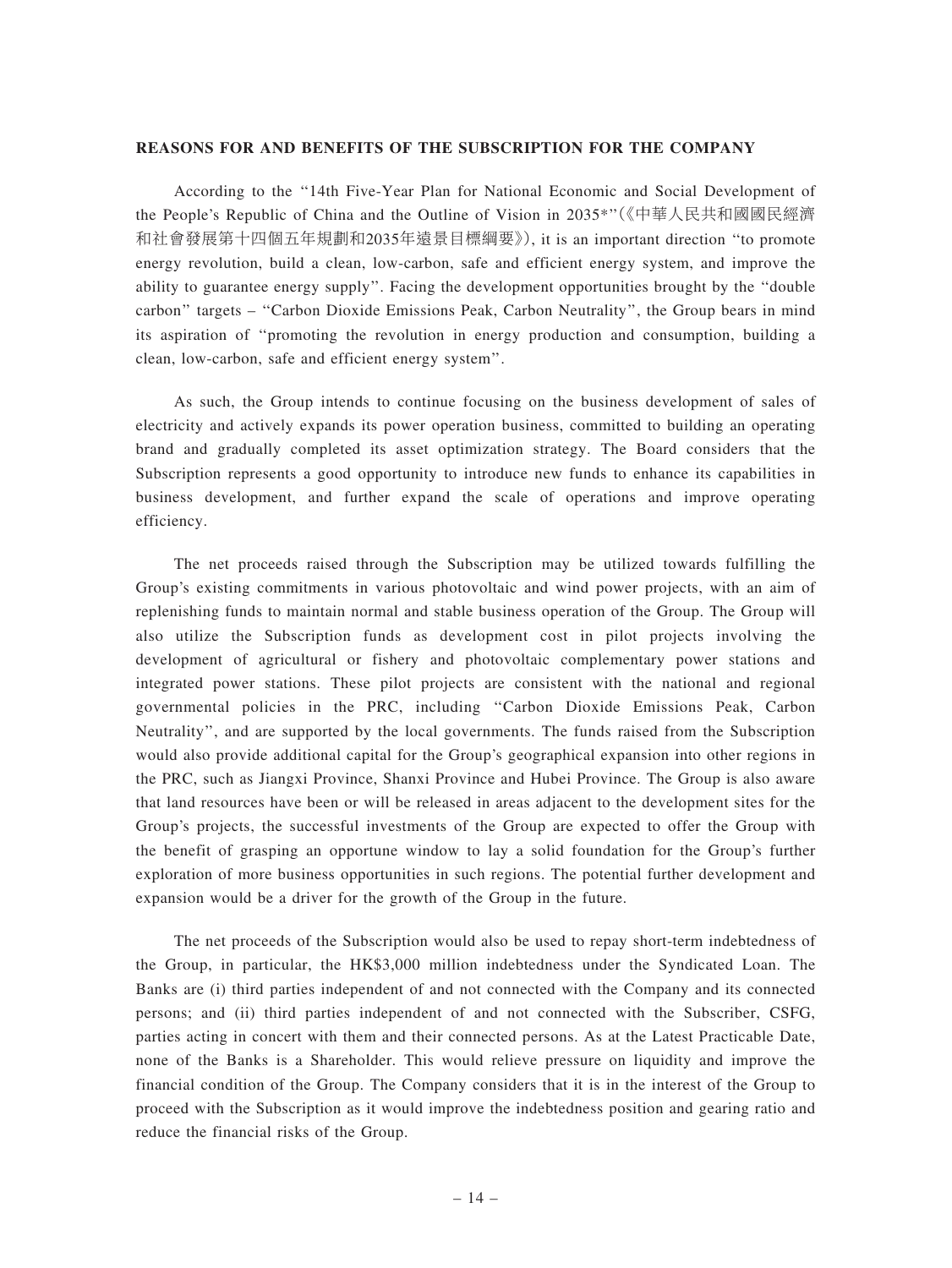The Group is in the process of seeking and negotiating the Re-financing. As at the Latest Practicable Date, the Group has made the following progress on the Re-financing: (i) the Group has entered into an agreement with a syndicate of banks, pursuant to which a loan in the principal amount of approximately US\$150 million (approximately HK\$1.17 billion) will be provided to the Group, with an expected drawdown date falling on a date before the maturity date of the Syndicated Loan; (ii) the Group has commenced negotiation with relevant banks with a view of securing another syndicated loan; (iii) the Group is in the process of the issue of securities backed by renewable energy subsidies on a recognised stock exchange in the PRC. Such asset-backed securities will be issued after the Group having obtained approval(s) from relevant regulatory authority(ies); (iv) the Group expects that additional renewable energy subsidies will be granted to the Group around June 2022; and (v) the Group is in the process of restructuring and rearranging its loans in relation to or secured by its on-going projects. It is expected that the loan restructuring and re-arrangement exercise, upon completion, will provide the Group with additional cash flow.

The Group is in the process of seeking and negotiating the Re-financing. Should the Refinancing materialize, the net proceeds from the Subscription would enable the Group to fulfil its existing contractual obligations under the Options, so as to avoid compensation risks arising from any breach of contract as a result of any failure to repurchase the equity interest in Beiqing Smart under the Capital Contribution Agreements. The Subscription would also provide additional funds to fuel the Group's business expansion as well as replenish its general working capital for operation in its ordinary course of business.

Should the Re-financing not materialize, the net proceeds from the Subscription would be utilized to repay short-term indebtedness of the Group. The Company will further its efforts in relation to the Re-financing as disclosed above with a view of raising funds to fulfil its obligations to repurchase the equity interest in Beiqing Smart under the Options. The Group also expects that the renewable energy subsidies and electricity charges receivable in the second half of 2022 will be utilized for the repayment of various indebtedness of the Group due in the second half of 2022 (except for the indebtedness of approximately HK\$469 million to be paid out of the net proceeds from the Subscription).

For more details on the use of proceeds from the Subscription for the Group, please refer to the section headed ''Use of Proceeds for the Group'' of this circular.

Based on the above, the Directors (including the members of the Independent Board Committee whose opinion is set out in the ''Letter from the Independent Board Committee'' in this circular after taking into account the advice of the Independent Financial Adviser) are of the view that the terms of the Subscription Agreement are negotiated after arm's length negotiation, on normal commercial terms and the Subscription is fair and reasonable and in the interests of the Company and the Shareholders as a whole.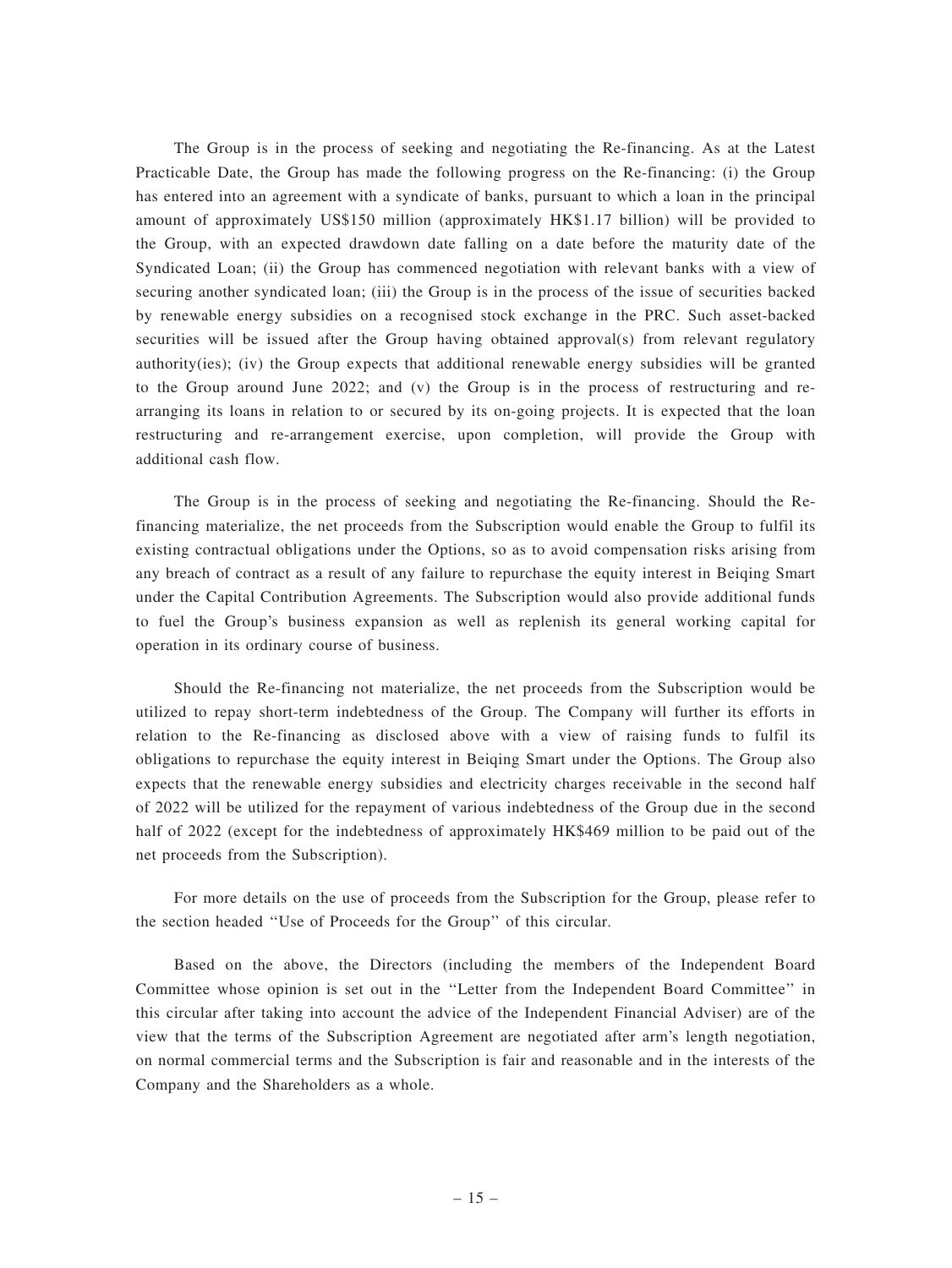### Options under the Capital Contribution Agreements

References are made to the announcements of the Company dated 27 December 2019, 30 July 2020, 26 March 2021 and 17 September 2021 and the circular dated 24 December 2020 in relation to a total of four rounds of capital contributions made by the Investors as registered capital of Beiqing Smart, a subsidiary of the Company.

Under the Capital Contribution Agreements:

- (i) an option has been granted to the First Round Investors pursuant to which the First Round Investors shall have the right to request BENE or Beiqing Smart to repurchase the equity interests in Beiqing Smart held by the First Round Investors at any time after Beiqing Smart is unable to, or could not be expected to, complete a qualified listing of its shares within 36 months of completion of the capital increase (i.e. on or before 30 December 2022);
- (ii) an option has been granted to the Second Round Investors pursuant to which the Second Round Investors shall have the right to request BENE or Beiqing Smart to repurchase the equity interests in Beiqing Smart held by the Second Round Investors at any time after Beiqing Smart is unable to, or could not reasonably be expected to, complete a qualified listing of its shares on or before 31 December 2022; and
- (iii) an option has been granted to the Third Round Investor pursuant to which the Third Round Investor shall have the right to request BENE or Beiqing Smart to repurchase the equity interests in Beiqing Smart held by the Third Round Investor at any time after Beiqing Smart is unable to, or could not reasonably be expected to, complete a qualified listing of its shares on or before 31 December 2022.

Pursuant to the Capital Contribution Agreements, the parties have agreed that, amongst others, in respect of the First Round Investors, the Second Round Investors and the Third Round Investor, the formula for determining the repurchase price of the equities under the Options shall be as follows:

| Repurchase price | $=$ | aggregate investment amount x $(1 + 10\%$ x investment period              |
|------------------|-----|----------------------------------------------------------------------------|
|                  |     | $^{(Note)}$ /365 days) – profit distribution received by the Investors (if |
|                  |     | any)                                                                       |

Note:

Investment period refers to the number of days from the date of completion of respective capital increases to the date when BENE or Beiqing Smart paid the repurchase price to the respective Investors in full.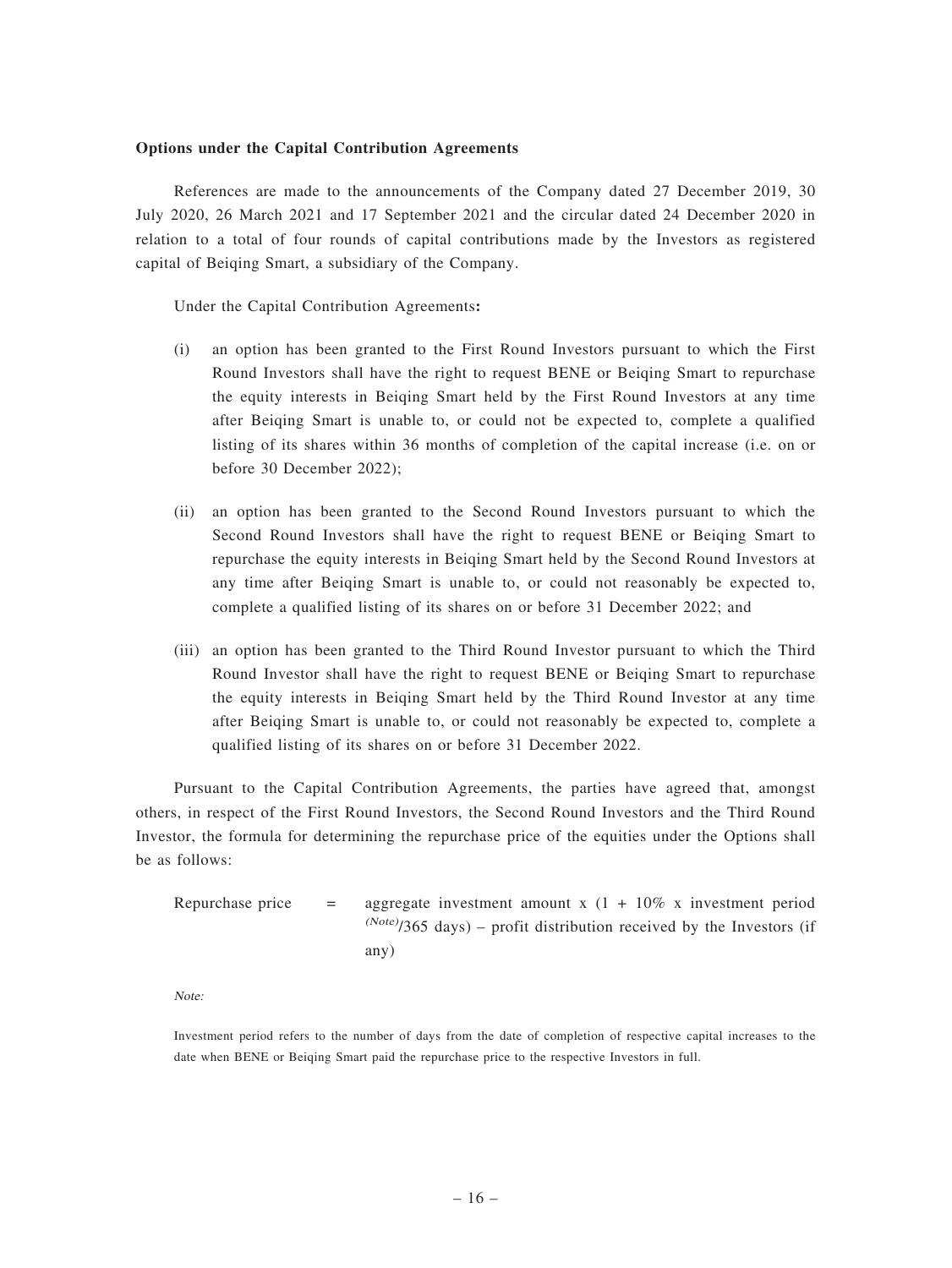The First Round Investors, the Second Round Investors and the Third Round Investor are (i) third parties independent of and not connected with the Company and its connected persons; and (ii) third parties independent of and not connected with the Subscriber, CSFG, parties acting in concert with them and their connected persons. As at the Latest Practicable Date, none of the First Round Investors, the Second Round Investors and the Third Round Investor is a Shareholder.

As at the Latest Practicable Date, based on the assessment of the Group on the progress of a qualified listing of Beiqing Smart's shares, the Group considers that it is appropriate to allocate adequate funds for the upcoming potential repurchase of equity interests in Beiqing Smart from the First Round Investors, the Second Round Investors and the Third Round Investor under the Options. The total funds allocated to repurchase the equity interests held by the First Round Investors, the Second Round Investors and the Third Round Investor under the Options is approximately HK\$1,707 million.

### USE OF PROCEEDS FOR THE GROUP

The gross proceeds from the Subscription will be in aggregate approximately HK\$4,685.19 million. The net proceeds after deducting all relevant costs and expenses of the Subscription (i.e. approximately HK\$8 million) are estimated to be approximately HK\$4,677 million. The net price per Subscription Share is estimated to be approximately HK\$0.096.

Depending on whether the Re-financing will materialise, the Group has formulated two plans for the use of net proceeds raised from the Subscription.

A. If the Re-financing does not materialise, the Company intends to apply the net proceeds to be raised from the Subscription in the following manner:

### Repayment of indebtedness and improvement of gearing ratio

- (i) as to approximately HK\$3,000 million (representing approximately 64.14% of the net proceeds) for repayment of indebtedness under the Syndicated Loan due June 2022;
- (ii) as to approximately HK\$469 million (representing approximately 10.03% of the net proceeds) for repayment of various indebtedness of the Group due in the second half of 2022;

### Investments in development of projects of the Group

(iii) as to approximately HK\$854 million (representing approximately 18.26% of the net proceeds) for investments in the development of new projects of the Group, the details of which are set out as follows;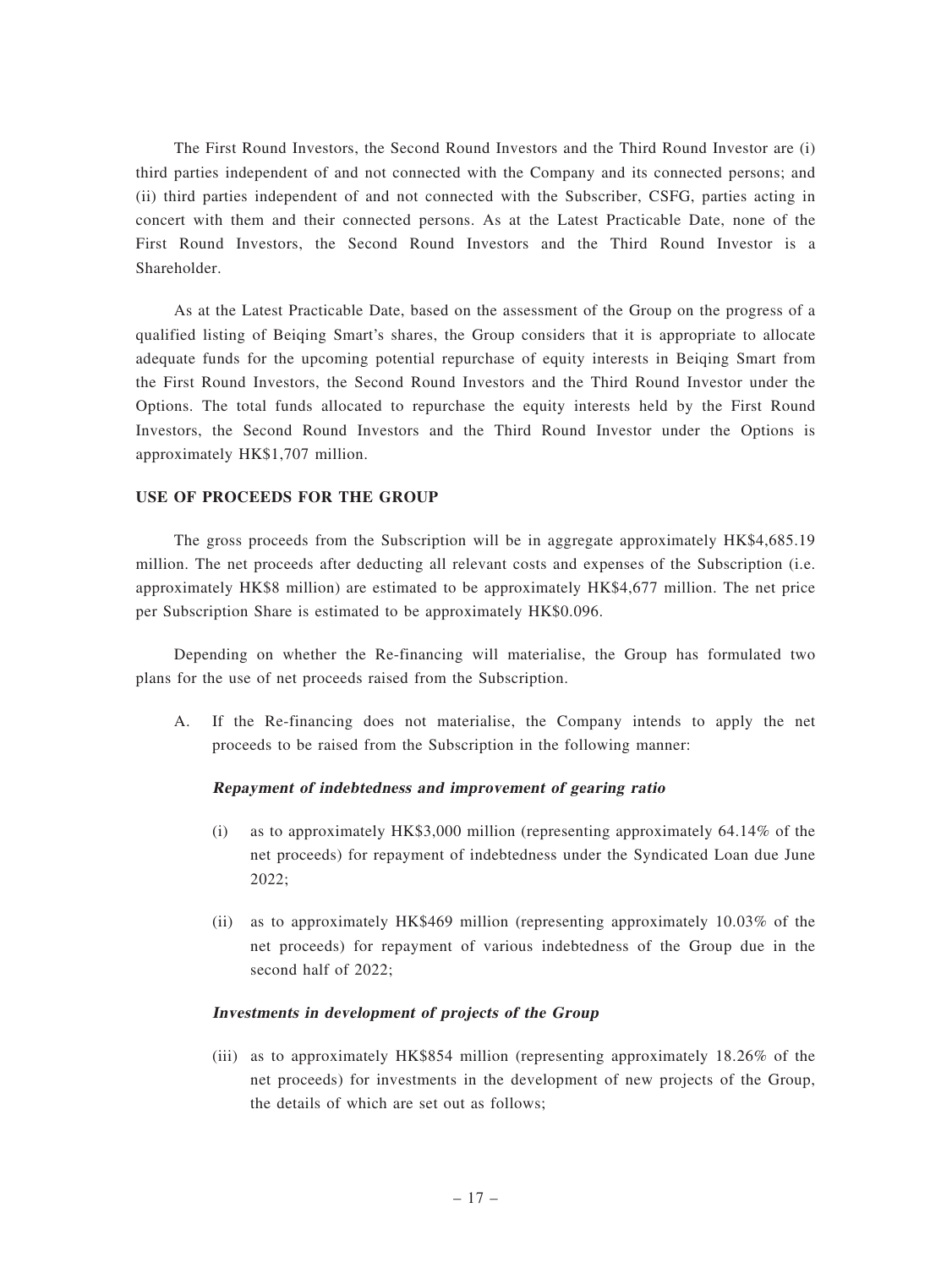- (a) as to approximately HK\$158 million for payment of investment sum for the development of the following existing power stations and ancillary facilities projects:
	- 50-megawatt photovoltaic power stations and ancillary facilities located in 邯鄲市 (Handan City\*), Hebei Province, the PRC;
	- 30-megawatt photovoltaic power stations and ancillary facilities located in 南宮市 (Nangong City\*), Hebei Province, the PRC;
	- Phase one 100-megawatt agricultural and photovoltaic complementary power station pilot project and phase two 50-megawatt fisheries and photovoltaic complementary power station pilot project located in 開  $\overline{\text{F}}$   $\overline{\text{m}}$  (Kaiping City\*), Guangdong Province, the PRC; and
- (b) as to approximately HK\$696 million for payment of investment costs arising from the following upcoming power stations and ancillary facilities projects, which are expected to be conducive to the expansion in terms of market share enjoyed by the Group in other geographical regions in the PRC:
	- 200-megawatt agricultural and photovoltaic complementary power station pilot project located in 萬年縣 (Wannian County\*), Jiangxi Province, the PRC;
	- 100-megawatt agricultural, photovoltaic and storage integrated power station project located in 武鄉縣 (Wuxiang County\*), Shanxi Province, the PRC;
	- 205-megawatt agricultural and photovoltaic complementary power station project located in 通山縣 (Tongshan County\*), Hubei Province, the PRC;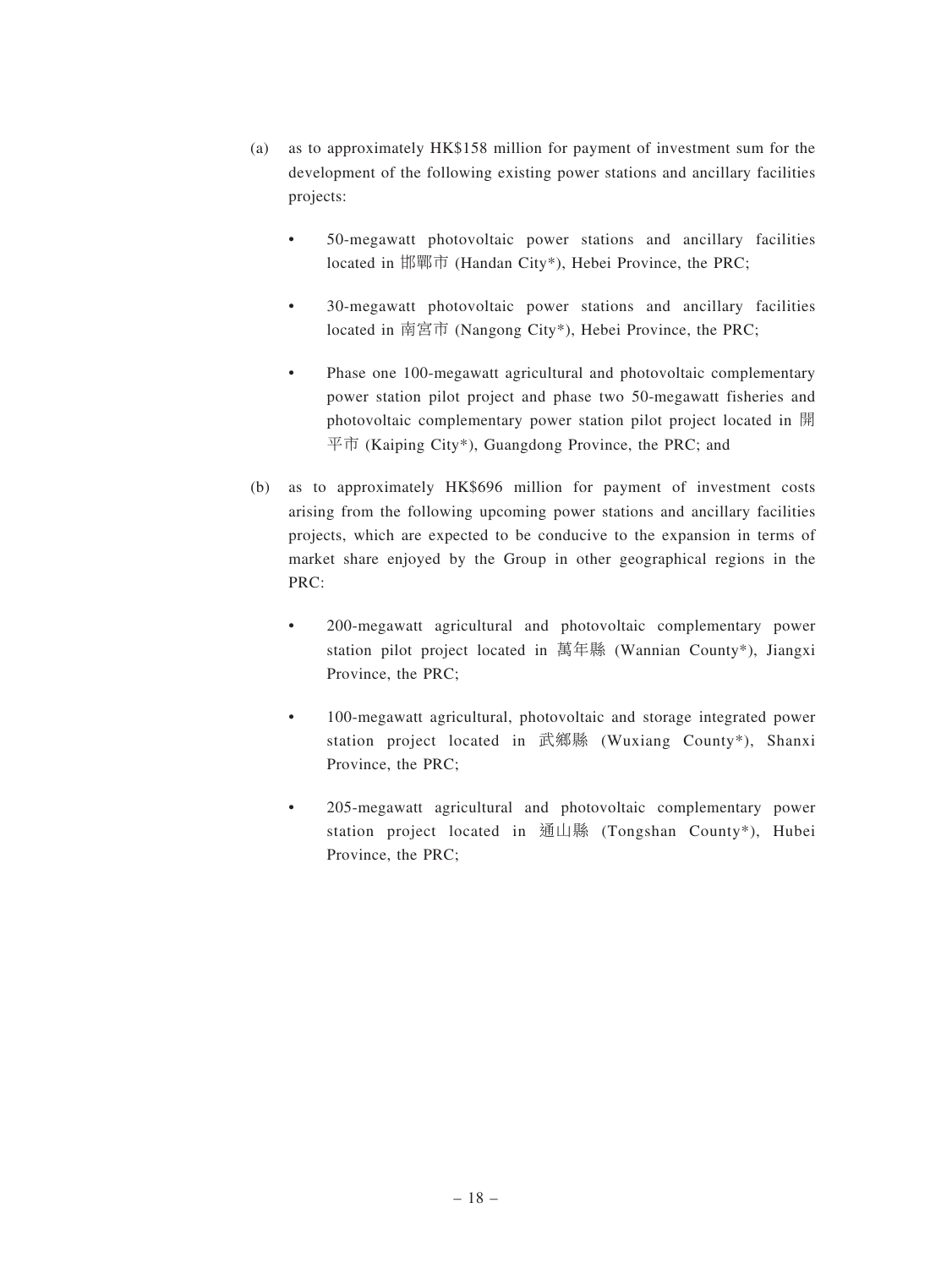The expected timeline for investments in the development of new projects of the Group are set out as follows:

| Proposed use of proceeds                                                                                                                                                                                                                        | <b>Proposed</b><br>amount of<br>proceeds<br>allocated | <b>Expected</b><br>timeline |
|-------------------------------------------------------------------------------------------------------------------------------------------------------------------------------------------------------------------------------------------------|-------------------------------------------------------|-----------------------------|
| Development of existing power stations<br>and ancillary facilities projects                                                                                                                                                                     |                                                       |                             |
| 50-megawatt photovoltaic power<br>stations and ancillary facilities<br>located in 邯鄲市 (Handan City*)                                                                                                                                            | HK\$21 million                                        | By end of<br>December 2022  |
| 30-megawatt photovoltaic power<br>stations and ancillary facilities<br>located in 南宮市 (Nangong City*)                                                                                                                                           | HK\$15 million                                        | By end of<br>December 2022  |
| Phase one 100-megawatt agricultural<br>and photovoltaic complementary<br>power station pilot project and phase<br>two 50-megawatt fisheries and<br>photovoltaic complementary power<br>station pilot project located in 開平<br>市 (Kaiping City*) | HK\$122 million                                       | By end of<br>December 2022  |
| Investment costs arising from upcoming<br>power stations and ancillary facilities                                                                                                                                                               |                                                       |                             |
| projects<br>200-megawatt agricultural and<br>photovoltaic complementary power<br>station pilot project located in 萬年<br>縣 (Wannian County*)                                                                                                     | HK\$261 million                                       | By end of<br>March 2024     |
| 100-megawatt agricultural,<br>photovoltaic and storage integrated<br>power station project located in 武鄉<br>縣 (Wuxiang County*)                                                                                                                 | HK\$153 million                                       | By end of<br>December 2023  |
| 205-megawatt agricultural and<br>photovoltaic complementary power<br>station project located in 通山縣<br>(Tongshan County*)                                                                                                                       | HK\$282 million                                       | By end of<br>December 2023  |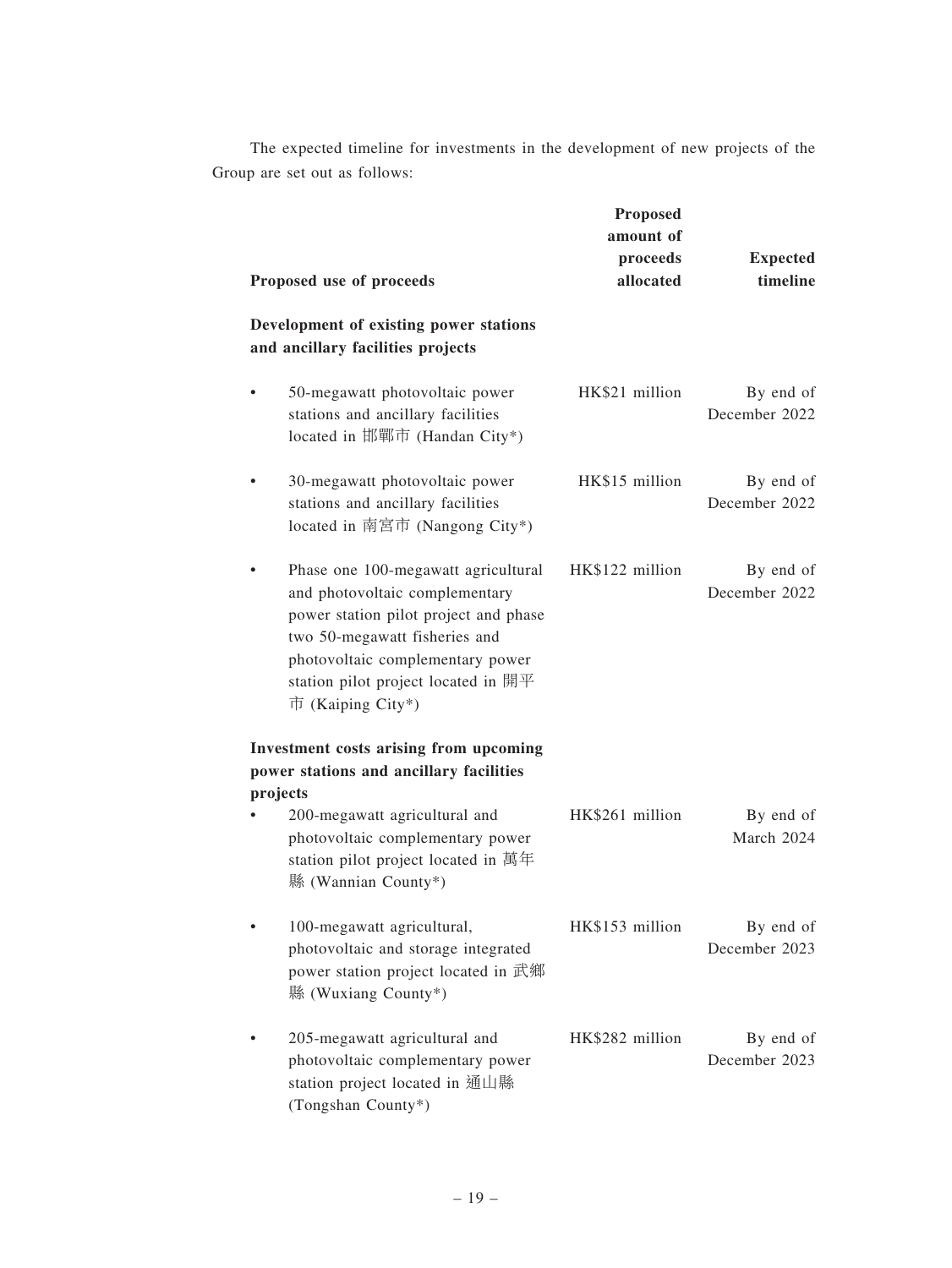### Settlement of outstanding project sums

(iv) as to approximately HK\$60 million (representing approximately 1.28% of the net proceeds) for settlement of final outstanding sums for completed and fully ongrid power projects; and

### General working capital

- (v) as to approximately HK\$294 million (representing approximately 6.29% of the net proceeds) for general working capital of the Group (including but not limited to regular management expenses, salary expenses, tax payments and ordinary operating expenses for power stations).
- B. If the Re-financing materialises, the Company intends to apply the net proceeds to be raised from the Subscription in the following manner:

### Repurchase of equity interest pursuant to contractual obligations

(i) as to approximately HK\$1,707 million (representing approximately 36.50% of the net proceeds) for the repurchase of equity interest in Beiqing Smart pursuant to obligations under the Options;

### Repayment of indebtedness and improvement of gearing ratio

(ii) as to approximately HK\$1,820 million (representing approximately 38.91% of the net proceeds) for repayment of various indebtedness of the Group due in the second half of 2022;

# Investments in development of projects of the Group

(iii) as to approximately HK\$843 million (representing approximately 18.03% of the net proceeds) for investments in the development of new projects of the Group, the details of which are set out as follows: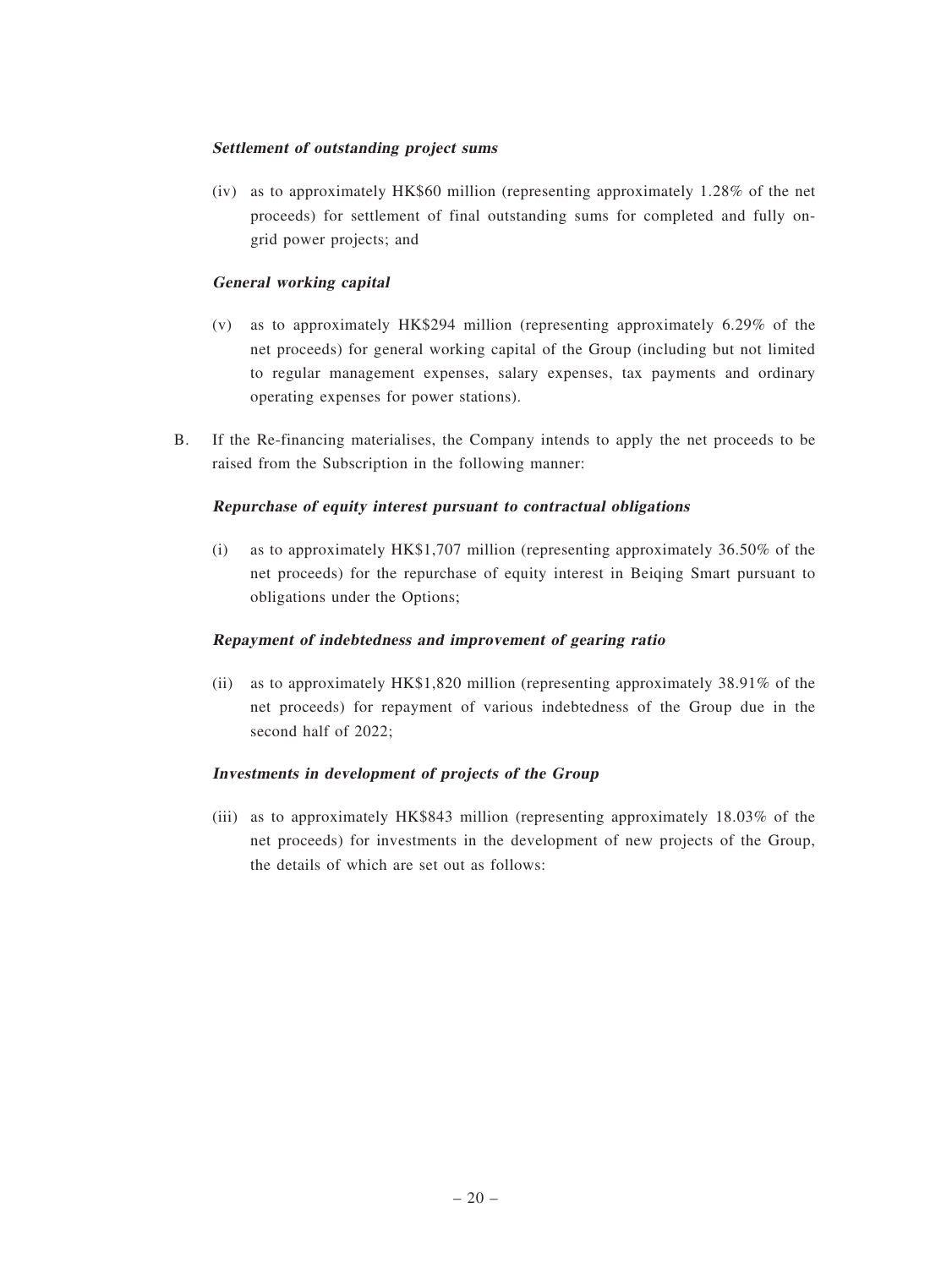- (a) as to approximately HK\$146 million for payment of investment sum for the development of the following existing power stations and ancillary facilities projects:
	- 50-megawatt photovoltaic power stations and ancillary facilities located in 邯鄲市 (Handan City\*), Hebei Province, the PRC
	- 30-megawatt photovoltaic power stations and ancillary facilities located in 南宮市 (Nangong City\*), Hebei Province, the PRC;
	- Phase one 100-megawatt agricultural and photovoltaic complementary power station pilot project and phase two 50-megawatt fisheries and photovoltaic complementary power station pilot project located in 開  $\overline{\text{F}}$   $\overline{\text{m}}$  (Kaiping City\*), Guangdong Province, the PRC; and
- (b) as to approximately HK\$697 million for payment of investment costs arising from the following upcoming power stations and ancillary facilities projects, which are expected to be conducive to the expansion in terms of market share enjoyed by the Group in other geographical regions in the PRC:
	- 200-megawatt agricultural and photovoltaic complementary power station pilot project located in 萬年縣 (Wannian County\*), Jiangxi Province, the PRC;
	- 100-megawatt agricultural, photovoltaic and storage integrated power station project located in 武鄉縣 (Wuxiang County\*), Shanxi Province, the PRC;
	- 205-megawatt agricultural and photovoltaic complementary power station project located in 通山縣 (Tongshan County\*), Hubei Province, the PRC;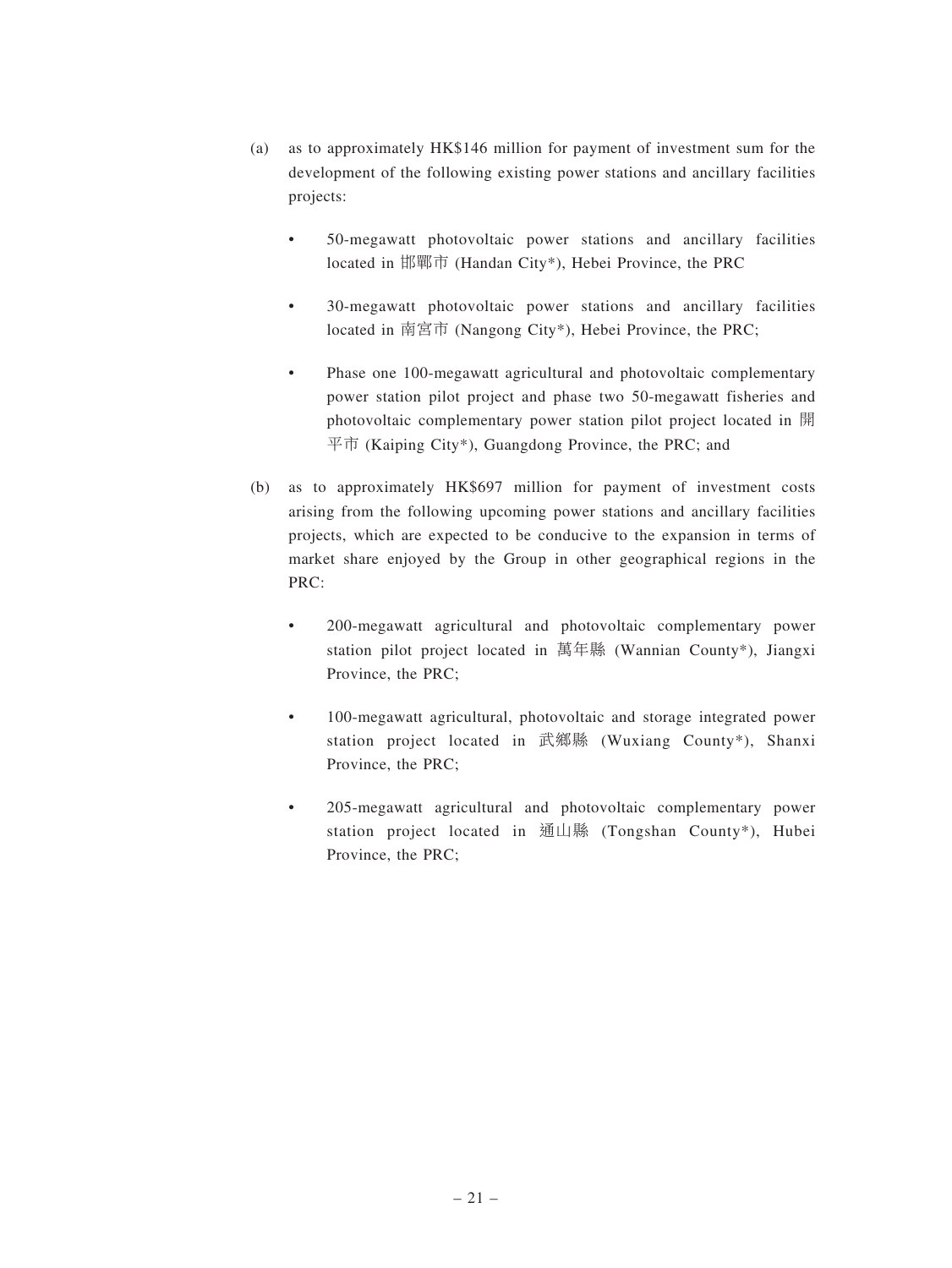The expected timeline for investments in the development of new projects of the Group are set out as follows:

|                          | <b>Proposed</b> |                             |
|--------------------------|-----------------|-----------------------------|
|                          | amount of       |                             |
|                          | proceeds        |                             |
| Proposed use of proceeds |                 | allocated Expected timeline |

### Development of existing power stations and ancillary facilities projects

| 50-megawatt photovoltaic power stations<br>and ancillary facilities located in 邯鄲市<br>(Handan City*)                                                                                                                                                                             | HK\$21 million  | By end of<br>December 2022 |
|----------------------------------------------------------------------------------------------------------------------------------------------------------------------------------------------------------------------------------------------------------------------------------|-----------------|----------------------------|
| 30-megawatt photovoltaic power stations<br>and ancillary facilities located in 南宮市<br>(Nangong City*)                                                                                                                                                                            | HK\$15 million  | By end of<br>December 2022 |
| Phase one 100-megawatt agricultural and<br>photovoltaic complementary power station<br>pilot project and phase two 50-megawatt<br>fisheries and photovoltaic complementary<br>power station pilot project located in $\mathbb{H} \mathbb{F}$<br>$\overline{\Pi}$ (Kaiping City*) | HK\$110 million | By end of<br>December 2022 |

# Investment costs arising from upcoming power stations and ancillary facilities projects

| $\bullet$ | 200-megawatt agricultural and photovoltaic<br>complementary power station pilot project<br>located in 萬年縣 (Wannian County*) | HK\$261 million | By end of March<br>2024    |
|-----------|-----------------------------------------------------------------------------------------------------------------------------|-----------------|----------------------------|
|           | 100-megawatt agricultural, photovoltaic and<br>storage integrated power station project<br>located in 武鄉縣 (Wuxiang County*) | HK\$153 million | By end of<br>December 2023 |
|           | 205-megawatt agricultural and photovoltaic<br>complementary power station project<br>located in 通山縣 (Tongshan County*)      | HK\$282 million | By end of<br>December 2023 |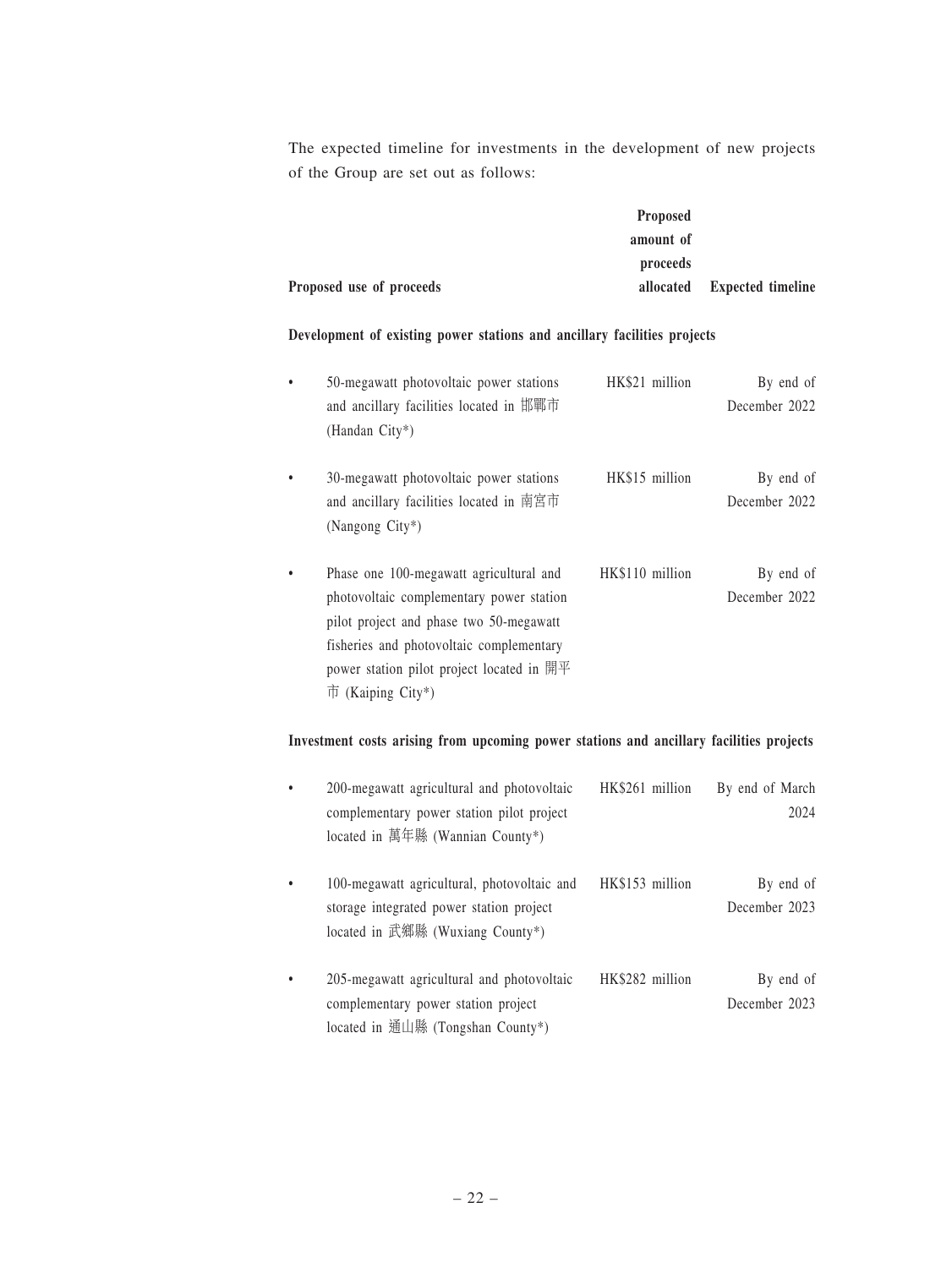### Settlement of outstanding project sums

(iv) as to approximately HK\$60 million (representing approximately 1.28% of the net proceeds) for settlement of final outstanding sums for completed and fully ongrid power projects; and

#### General working capital

(v) as to approximately HK\$247 million (representing approximately 5.28% of the net proceeds) for general working capital of the Group (including but not limited to regular management expenses, salary expenses, tax payments and ordinary operating expenses for power stations).

The Company confirms that the utilization of the net proceeds from the Subscription as set out above will not involve payment of funds to Shareholders. With respect to utilization of the funds raised from the Subscription, none of the counterparties in the investments and projects or creditors as regards the indebtedness of the Group as mentioned above are Shareholders.

### REASONS FOR AND BENEFITS OF THE SUBSCRIPTION FOR CSFG

Fighting against climate change is a global trend and mission. In September 2020, the top Chinese leader stated in the General Assembly of the United Nation that China will strive to achieve the goals of carbon peak by 2030 and carbon neutral by 2060. The PRC government has been actively adopting various measures to promote the development and use of renewable and clean energy. China's wind and photovoltaic power capacity is estimated to experience tremendous growth, with total installed power capacity reaching five billion kilowatts by 2050, of which wind and photovoltaic power capacity will account for more than  $50\%$  (Note). The CSFG Board considers that the business relating to clean energy has a promising prospect and visible growth trend.

The Group is committed to the investment, development, construction, operation and management of photovoltaic power businesses, wind power businesses and clean heat supply businesses in the PRC. It has also been exploring other clean energy businesses and international opportunities for strategic development and diversification, with an aim to become a leading integrated clean energy service provider.

The Subscription will be advantageous to both strategic development and financial performance of the CSFG Group. As result of the Subscription, the Group will become the new energy flagship platform of the CSFG Group, which provides the CSFG Group with effective and efficient access to the renewable and clean energy market, and also serves as another growth engine of CSFG Group and helps achieve further diversification of its business portfolio.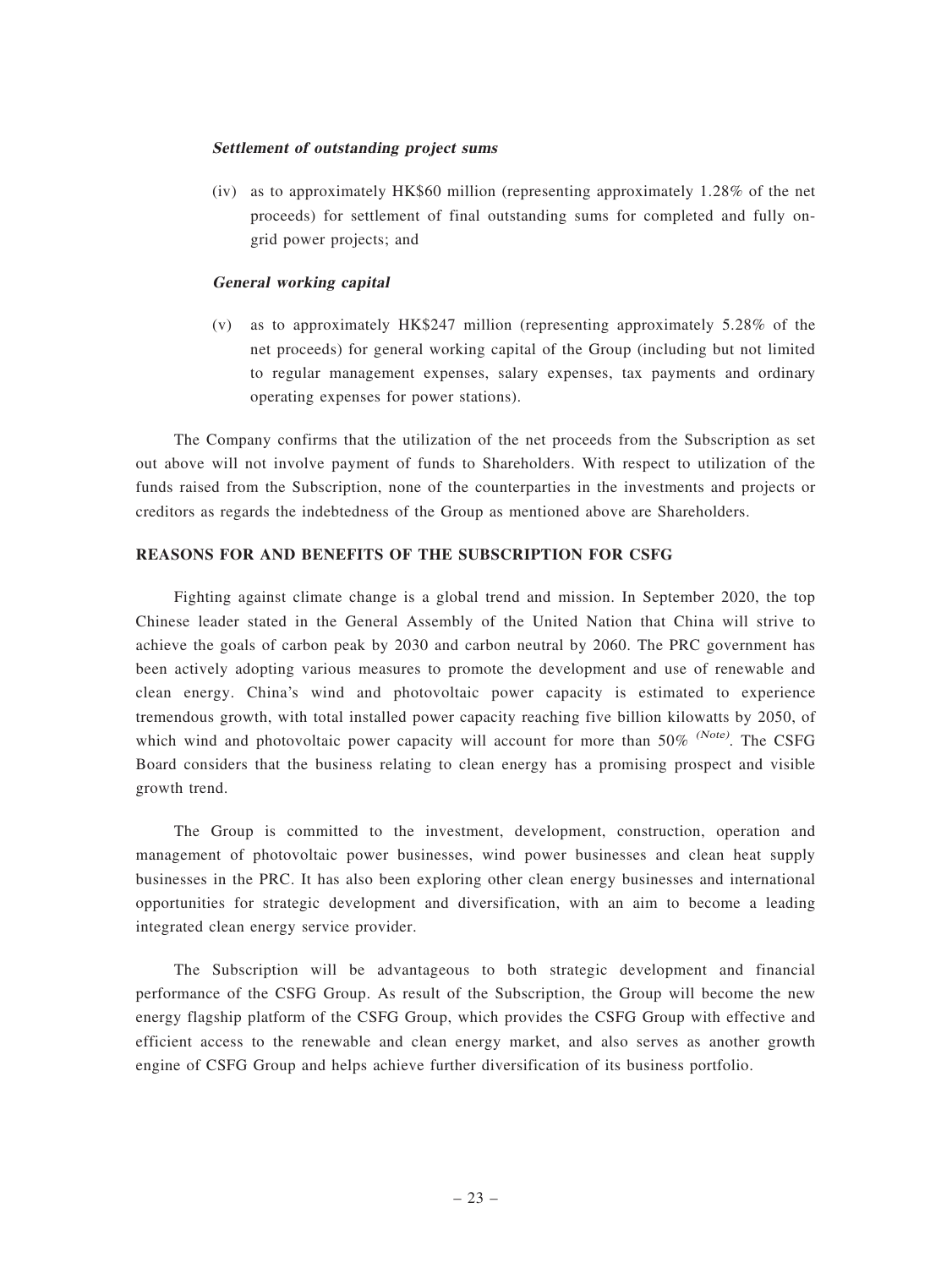In view of the above, the CSFG Directors are of the view that terms of the Subscription Agreement are fair and reasonable and the Subscription is in the interests of CSFG and the CSFG Shareholders as a whole.

The Subscriber entered into the SP Agreement with the Vendors in relation to the acquisition of 14,470,000,000 Shares at the consideration of HK\$1,273,360,000 (i.e. HK\$0.088 per Share) by the Subscriber from the Vendors. On 1 March 2022, the Subscriber and the Vendors entered into a termination agreement to terminate the SP Agreement. Please refer to the CSFG 2021 Circular for details. The main reason for terminating the SP Agreement was that the Vendors continued to delay the fulfilment of Conditions Precedent (F) and (G) (as defined in the CSFG 2021 Circular) and it was unlikely that such conditions precedent could be fulfilled by the Vendors. As a result, the SP Agreement was terminated accordingly. When CSFG was aware of that it was unlikely that such conditions precedent could be fulfilled by the Vendors in around late January 2022, CSFG explored the possibility to invest in the Company directly in form of share subscription. After rounds of discussions and negotiations with the Company, CSFG and the Company agreed to entered into the Subscription Agreement.

The Subscriber and CSFG confirm that there is no other understanding, arrangement, agreement or otherwise between them and the Vendors with respect to the Vendors' interests in the Company, including but not limited to any disposal of the Vendors' interests in the Company and/or the voting rights to the Shares held by the Vendors.

Note:

According to the ''China Energy and Electric Power Development Outlook 2019'' released by the State Grid Energy Research Institute.

### EFFECT ON THE SHAREHOLDING STRUCTURE OF THE COMPANY

As at the Latest Practicable Date, the Company had a total of 63,525,397,057 Shares in issue and 1,010,000,000 outstanding Share Options entitling the holders thereof to subscribe for a total of 1,010,000,000 Shares (representing approximately 1.59% of the total number of Shares in issue). Save for the above, the Company does not have any other Shares, outstanding warrants, options, derivatives or other securities carrying conversion or subscription rights into Shares.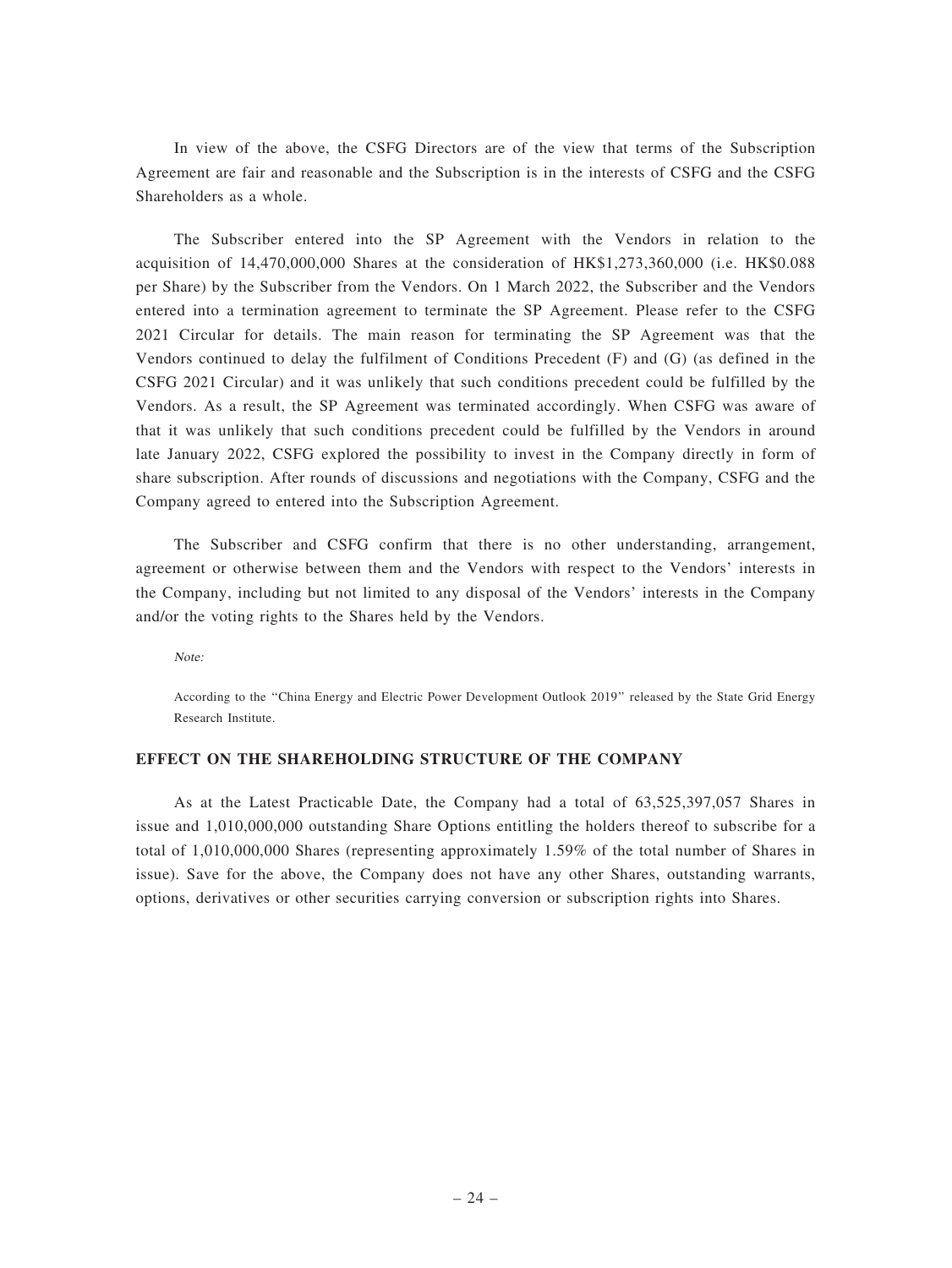Set out below is the shareholding structure of the Company (i) as at the Latest Practicable Date; (ii) immediately upon issuance and allotment of the Subscription Shares upon Completion (assuming there is no other change in the total number of Shares); and (iii) immediately upon Completion (assuming there is no other change in the total number of Shares other than the exercise of all the outstanding Share Options):

|                                                  |                                   |               |                                                                          |               | <b>Immediately</b> upon Completion<br>(assuming there is no other change in  |               |
|--------------------------------------------------|-----------------------------------|---------------|--------------------------------------------------------------------------|---------------|------------------------------------------------------------------------------|---------------|
|                                                  |                                   |               | <b>Immediately upon Completion</b><br>(assuming there is no other change |               | the total number of Shares other than<br>the exercise of all the outstanding |               |
| Name of Shareholder                              | As at the Latest Practicable Date |               | in the total number of Shares)                                           |               | Share Options) (Note 5)                                                      |               |
|                                                  | Number of Shares                  | Approximate % | Number of Shares                                                         | Approximate % | Number of Shares                                                             | Approximate % |
| The Subscriber and parties acting                |                                   |               |                                                                          |               |                                                                              |               |
| in concert with it                               |                                   |               | 48.804.039.247                                                           | 43.45         | 48.804.039.247                                                               | 43.06         |
| Fast Top (Note 1)                                | 20,253,164,571                    | 31.88         | 20.253.164.571                                                           | 18.03         | 20.253.164.571                                                               | 17.87         |
| CTSL Green Power (Note 2)                        | 7,594,936,710                     | 11.96         | 7.594.936.710                                                            | 6.76          | 7.594.936.710                                                                | 6.70          |
| CTSL New Energy (Note 2)                         | 7.594.936.700                     | 11.96         | 7.594.936.700                                                            | 6.76          | 7.594.936.700                                                                | 6.70          |
| Tuspark Technology Innovation<br>Ltd. (啟油科創有限公   |                                   |               |                                                                          |               |                                                                              |               |
| 司)(Note 4)                                       | 4,045,000,000                     | 6.37          | 4,045,000,000                                                            | 3.60          | 4,045,000,000                                                                | 3.57          |
| <b>Directors</b>                                 |                                   |               |                                                                          |               |                                                                              |               |
| - Mr. Hu Xiaoyong and<br>his controlled entities |                                   |               |                                                                          |               |                                                                              |               |
| (Notes 1, 3, 5 and 6)                            | 2,424,234,285                     | 3.82          | 2,424,234,285                                                            | 2.16          | 2,824,234,285                                                                | 2.49          |
| $-$ Mr. Tan Zaixing (Notes 1, 5                  |                                   |               |                                                                          |               |                                                                              |               |
| and $6$                                          | 60,000,000                        | 0.09          | 60,000,000                                                               | 0.05          | 400,000,000                                                                  | 0.35          |
| $- Mr. Li Fuiun (Note 5)$                        |                                   |               |                                                                          |               | 10,000,000                                                                   | 0.01          |
| - Mr. Xu Honghua (Note 5)                        |                                   |               |                                                                          |               | 10,000,000                                                                   | 0.01          |
| - Mr. Chiu Kung Chik (Note 5)                    |                                   |               |                                                                          |               | 10,000,000                                                                   | 0.01          |
| Other Public Shareholders                        | 21,553,124,791                    | 33.92         | 21.553.124.791                                                           | 19.19         | 21,793,124,791                                                               | 19.23         |
| Total                                            | 63,525,397,057                    | 100           | 112,329,436,304                                                          | 100           | 113,339,436,304                                                              | 100           |

#### Notes:

1. BE Group is deemed to be interested in an aggregate of 20,253,164,571 Shares as a result of its indirect holding of such Shares through the following entities:

|                         | <b>Number of Shares</b> |
|-------------------------|-------------------------|
| Name                    | interested              |
| Fast Top                | 20, 253, 164, 571       |
| <b>BEWG</b>             | 20, 253, 164, 571       |
| <b>BE</b> Environmental | 20, 253, 164, 571       |
| BEHL                    | 20, 253, 164, 571       |
| BE BVI                  | 20, 253, 164, 571       |
|                         |                         |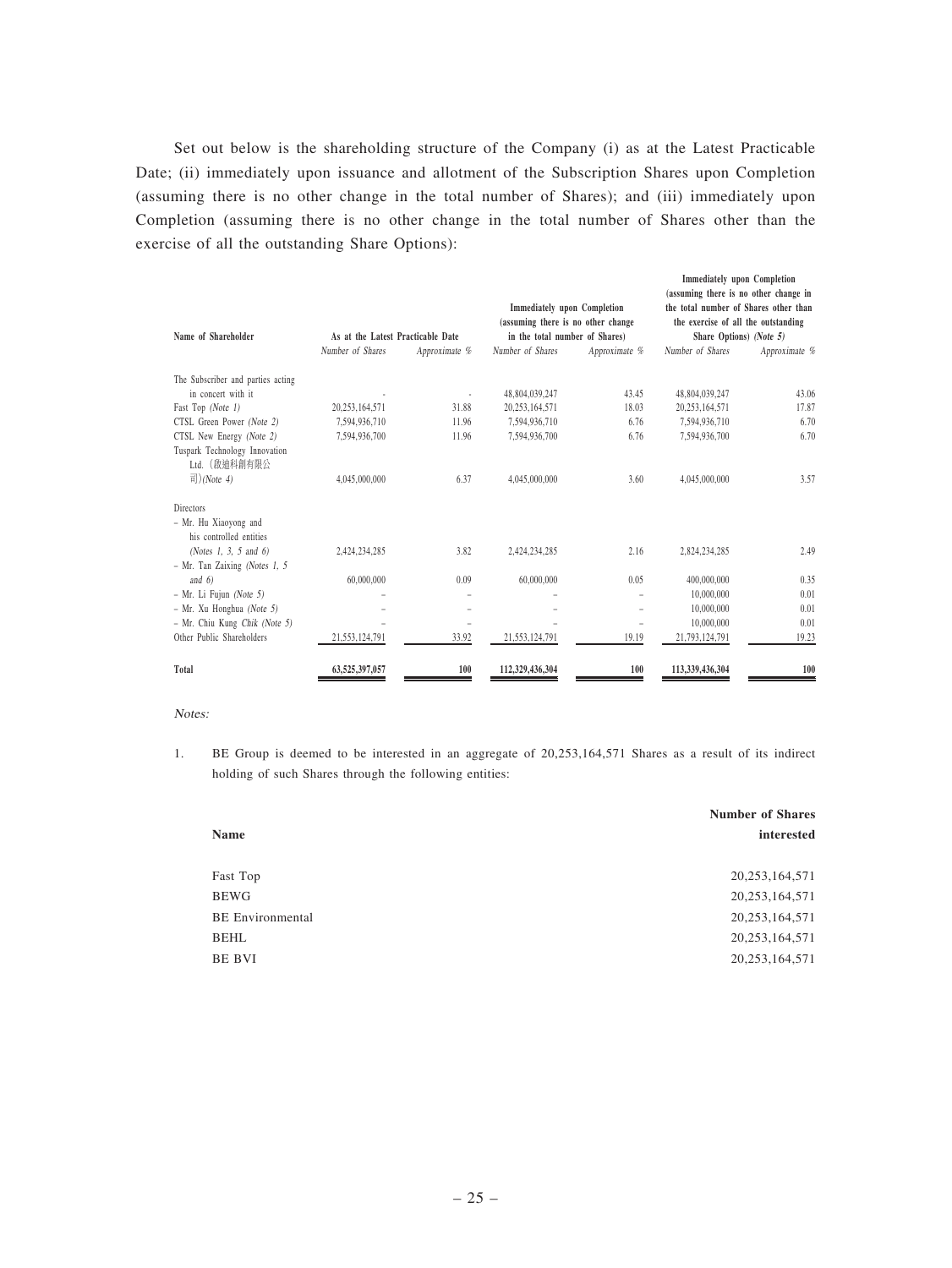Fast Top, a wholly-owned subsidiary of BEWG, beneficially holds 20,253,164,571 Shares. BEWG is directly held as to approximately 40.66% by BE Environmental, approximately 0.32% by BHL and approximately 15.67% by China Three Gorges Corporation and its subsidiaries as at the Latest Practicable Date. The remaining shares of BEWG are held by public shareholders. BE Environmental is a wholly-owned subsidiary of BEHL, which is in turn held as to approximately 61.96% by BE BVI (by itself and through its subsidiaries) and approximately 0.35% by BHL. The remaining shares of BEHL are held by public shareholders. Both BE BVI and BHL are wholly-owned by BE Group.

Furthermore, (i) Mr. Zhang Tiefu, Mr. Hu Xiaoyong, Mr. Yang Guang and Mr. Tan Zaixing are Directors nominated by BEWG; (ii) Mr. Zhang Tiefu holds positions within BEWG and/or its subsidiaries; and (iii) Mr. Yang Guang is an executive Director involved in the negotiation of the Subscription Agreement.

2. CITIC Securities Company Limited (a company listed on the Stock Exchange and the Shanghai Stock Exchange) is deemed to be interested in an aggregate of 15,189,873,410 Shares as a result of its indirect holding of such Shares through the following entities:

|     |                                | Number of                |
|-----|--------------------------------|--------------------------|
| (i) | <b>Name</b>                    | <b>Shares interested</b> |
|     | CTSL Green Power               | 7,594,936,710            |
|     | CPEChina Fund II. L.P          | 7,594,936,710            |
|     | CPEChina Fund IIA, L.P.        | 7,594,936,710            |
|     | Citron PE Associates II, L.P.  | 7,594,936,710            |
|     | Citron PE Funds II Limited     | 7,594,936,710            |
|     | Citron PE Holdings Limited     | 7,594,936,710            |
|     | CLSA Global                    | 7,594,936,710            |
|     | CLSA B.V.                      | 7,594,936,710            |
|     | CITIC Securities International | 7,594,936,710            |

CTSL Green Power, a company jointly-controlled by CPEChina Fund II, L.P. and CPEChina Fund IIA, L.P., beneficially holds 7,594,936,710 Shares. CPEChina Fund II, L.P. and CPEChina Fund IIA, L.P. are two exempted limited partnerships registered under the laws of the Cayman Islands. The general partner of CPEChina Fund II, L.P. and CPEChina Fund IIA, L.P. is Citron PE Associates II, L.P., an exempted limited partnership registered under the laws of the Cayman Islands. The general partner of Citron PE Associates II, L.P. is Citron PE Funds II Limited. Citron PE Funds II Limited is wholly-owned by Citron PE Holdings Limited, which is owned as to 35% by CLSA Global. CLSA Global is wholly-owned by CLSA B.V., which is wholly-owned by CITIC Securities International, which is in turn wholly-owned by CITIC Securities Company Limited.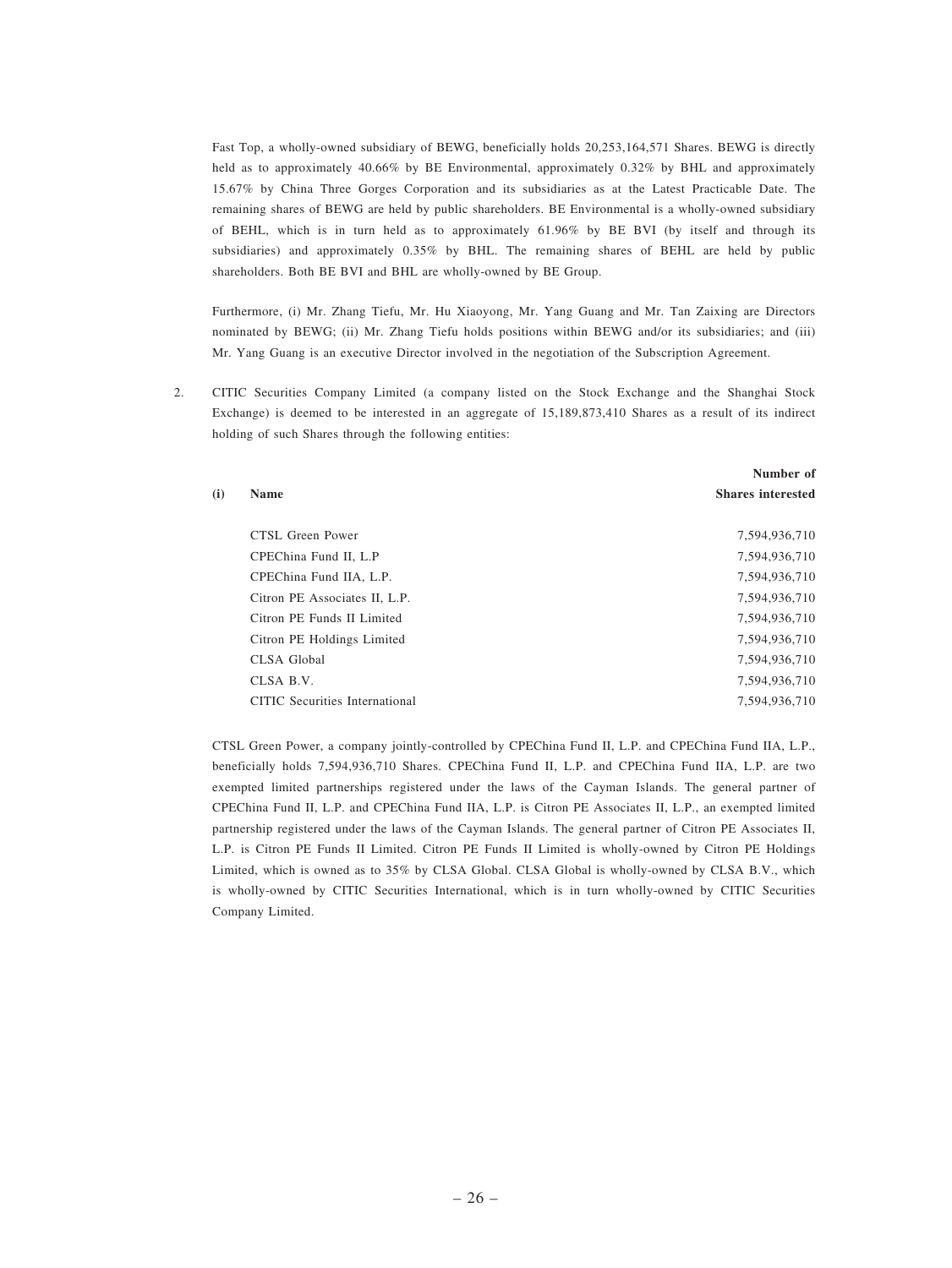|      |                            | Number of                |
|------|----------------------------|--------------------------|
| (ii) | <b>Name</b>                | <b>Shares interested</b> |
|      |                            |                          |
|      | CTSL New Energy            | 7,594,936,700            |
|      | Beijing Xinyu Investment   | 7,594,936,700            |
|      | Beijing Youde Investment   | 7,594,936,700            |
|      | Shanghai Pannuo            | 7,594,936,700            |
|      | CITIC Private Equity Funds | 7,594,936,700            |

CTSL New Energy, a wholly-owned subsidiary of Beijing Xinyu Investment, beneficially holds 7,594,936,700 Shares. Beijing Xinyu Investment is a limited partnership registered under the laws of the PRC. The general partner of Beijing Xinyu Investment is Beijing Youde Investment, a limited partnership registered under the laws of the PRC whose general partner is Shanghai Pannuo, a limited liability company incorporated in the PRC. Shanghai Pannuo is wholly-owned by CITIC Private Equity Funds, which is in turn owned as to 35% by CITIC Securities Company Limited.

- 3. Mr. Hu Xiaoyong beneficially holds 132,780,000 Shares. 2,285,714,285 Shares and 5,740,000 Shares are held by Zhihua Investments Limited and Starry Chance Investments Limited, respectively, both of which are wholly and beneficially owned by Mr. Hu Xiaoyong. Accordingly, Mr. Hu Xiaoyong is deemed to have interests in 2,424,234,285 Shares under the SFO.
- 4. Tuspark Technology Innovation Ltd(啟迪科創有限公司), a wholly-owned subsidiary of 啟迪控股股份有限 公司 (Tus-Holdings Co., Ltd.\*), beneficially holds 4,045,000,000 Shares.
- 5. As at the Latest Practicable Date, the table below sets out details of the outstanding Share Options granted to the Directors under the Share Option Scheme:

|                                                                 | Number of         |
|-----------------------------------------------------------------|-------------------|
|                                                                 | outstanding Share |
| <b>Holders of Share Options</b>                                 | <b>Options</b>    |
|                                                                 |                   |
| <b>Directors</b>                                                |                   |
| - Mr. Hu Xiaoyong                                               | 400,000,000       |
| - Mr. Tan Zaixing                                               | 340,000,000       |
| – Mr. Li Fujun                                                  | 10,000,000        |
| - Mr. Xu Honghua                                                | 10,000,000        |
| - Mr. Chiu Kung Chik                                            | 10,000,000        |
| Employees of the Group and associated corporations of the Group | 240,000,000       |
|                                                                 |                   |

Total 1,010,000,000

6. Mr. Hu Xiaoyong and Mr. Tan Zaixing, being Directors who hold Shares as at the Latest Practicable Date, are expected to resign as Directors after the EGM but before Completion in full compliance with Rule 7 of the Takeovers Code and the Listing Rules. As such, at Completion, Mr. Hu Xiaoyong and Mr. Tan Zaixing are expected to be public Shareholders and it is expected that not less than 25% of the number of issued Shares will be held by the public (as defined in the Listing Rules).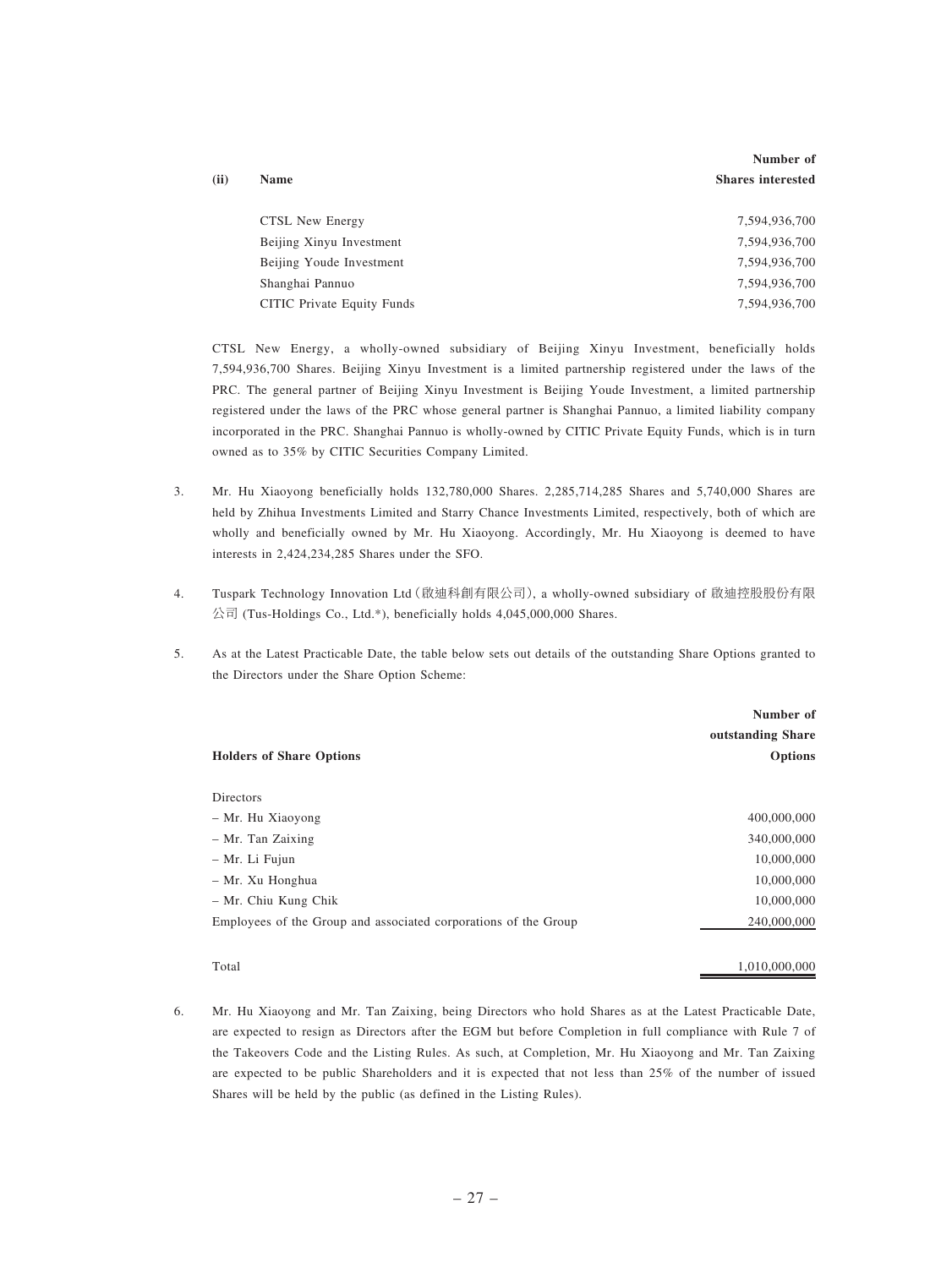# EQUITY FUND RAISING ACTIVITIES OF THE COMPANY IN THE PAST TWELVE **MONTHS**

The Company has not conducted any equity fund raising activities in the past twelve months before the Latest Practicable Date.

# IMPLICATIONS UNDER THE TAKEOVERS CODE AND APPLICATION FOR WHITEWASH WAIVER

As at the Latest Practicable Date, neither the Subscriber, CSFG nor any party acting in concert with them hold or are interested in any Shares or securities of the Company. Immediately upon Completion and assuming no other change in the total number of issued Shares, the Subscriber and parties acting in concert with it (if applicable) will be interested in 48,804,039,247 Shares, representing approximately 43.45% of the total number of Shares in issue as enlarged by the allotment and issue of the Subscription Shares.

Under Rule 26.1 of the Takeovers Code, the Subscriber would be obliged to make a mandatory general offer to the Shareholders for all the issued Shares and other securities of the Company not already owned or agreed to be acquired by the Subscriber and parties acting in concert with it, unless, among others, the Whitewash Waiver is granted by the Executive. An application has been made by the Subscriber to the Executive for the Whitewash Waiver in respect of the allotment and issuance of the Subscription Shares.

The Executive has indicated that it is minded to grant the Whitewash Waiver subject to, among other things, the approval of at least 75% votes by the Independent Shareholders present and voting (either in person or by proxy) in respect of the Whitewash Waiver and more than 50% votes of the Independent Shareholders present and voting (either in person or by proxy) in respect of the Subscription (including the Specific Mandate) at the EGM by way of poll.

In accordance with the Listing Rules and Takeovers Code, (i) the Subscriber and parties acting in concert with it; (ii) the Subscriber and its associates; and (iii) any other Shareholders who are involved or interested in the Subscription, the Specific Mandate and/or the Whitewash Waiver (including Fast Top, Mr. Hu Xiaoyong (and his controlled entities) and Mr. Tan Zaixing) shall abstain from voting at the EGM in respect of the resolution(s) approving the Subscription (including the Specific Mandate) and the Whitewash Waiver.

Each of the Subscriber and CSFG confirms that it and the parties acting in concert with it have not acquired voting rights in any Share during the Relevant Period <sup>(Note)</sup>.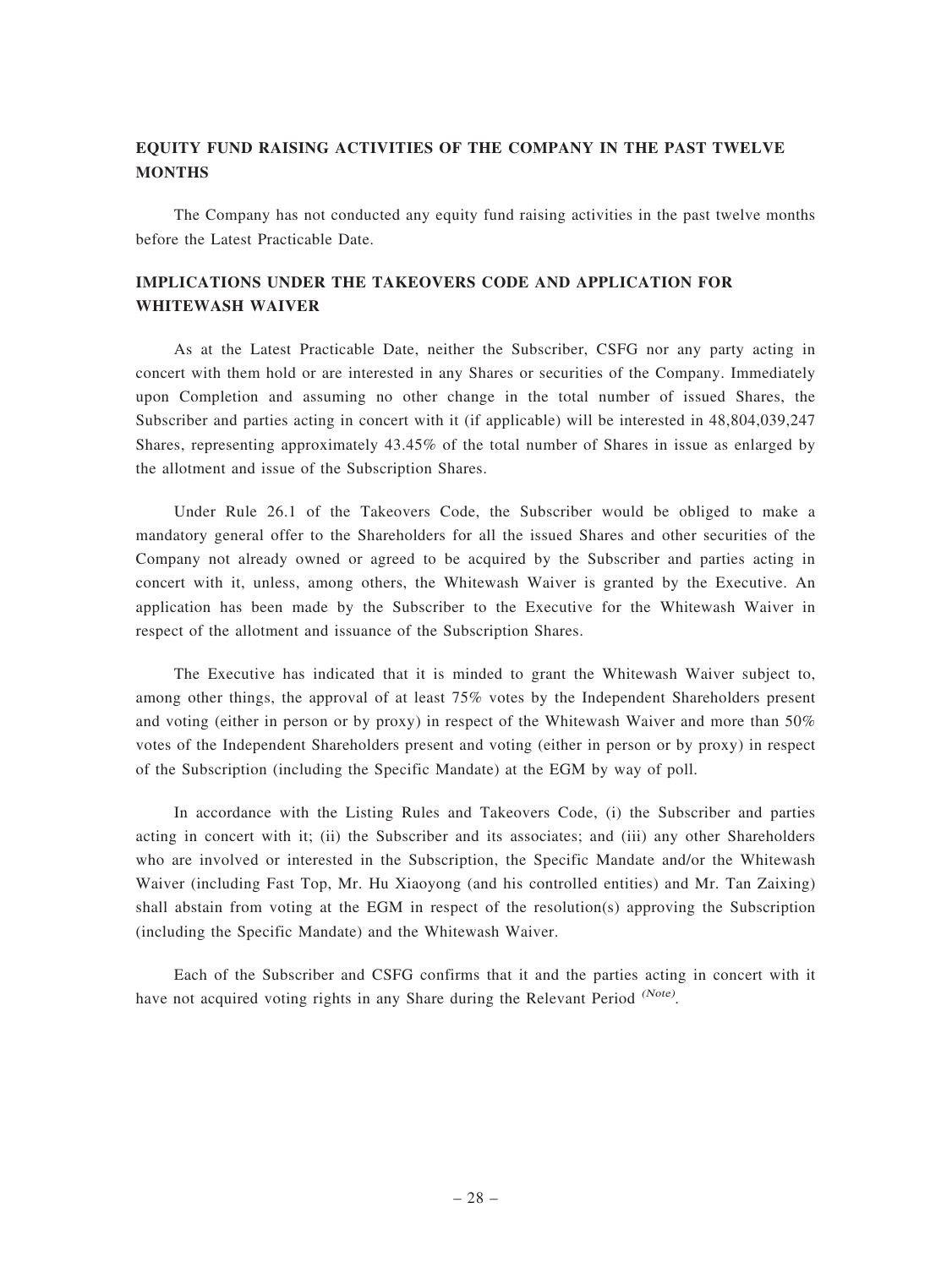As at the Latest Practicable Date, the Subscriber and CSFG have further confirmed that:

- (a) save for the Subscription, the Subscriber, CSFG and parties acting in concert with them have not dealt in any Shares, options, warrants or convertible securities of the Company or any derivatives in respect of such securities during the Relevant Period  $^{(Note)}$ :
- (b) the Subscriber, CSFG and parties acting in concert with them will not make any acquisitions or disposals of voting rights in the Company in the period between the Latest Practicable Date and the Completion;
- (c) the Subscriber, CSFG and parties acting in concert with them do not own, control or have direction over any voting rights or rights over the Shares, options, warrants or any securities that are convertible into Shares or any derivatives in respect of Shares nor have they entered into any outstanding derivative in respect of securities in the Company;
- (d) the Subscriber, CSFG and parties acting in concert with them have not entered into any arrangement referred to in Note 8 to Rule 22 of the Takeovers Code (whether by way of option, indemnity or otherwise) with any persons in relation to the relevant securities (as defined in Note 4 to Rule 22 of the Takeovers Code) of the Company;
- (e) save for the Subscription Agreement, the Subscriber and CSFG have not entered into any agreements or arrangements which relate to the circumstances in which it may or may not invoke or seek to invoke a pre-condition or a condition to the Subscription, the Specific Mandate and/or the Whitewash Waiver;
- (f) the Subscriber, CSFG or any person acting in concert with them has not borrowed or lent any relevant securities (as defined in Note 4 to Rule 22 of the Takeovers Code) in the Company;
- (g) the Subscriber and CSFG have not received any irrevocable commitment from any Independent Shareholders that they will vote in favour of the resolution approving the Subscription, the Specific Mandate and/or the Whitewash Waiver at the EGM;
- (h) there is no other understanding, arrangement, agreement or special deal (as defined under Rule 25 of the Takeovers Code) between any Shareholder; and (i) the Subscriber, CSFG and parties acting in concert with them, or (ii) the Company, its subsidiaries or associated companies.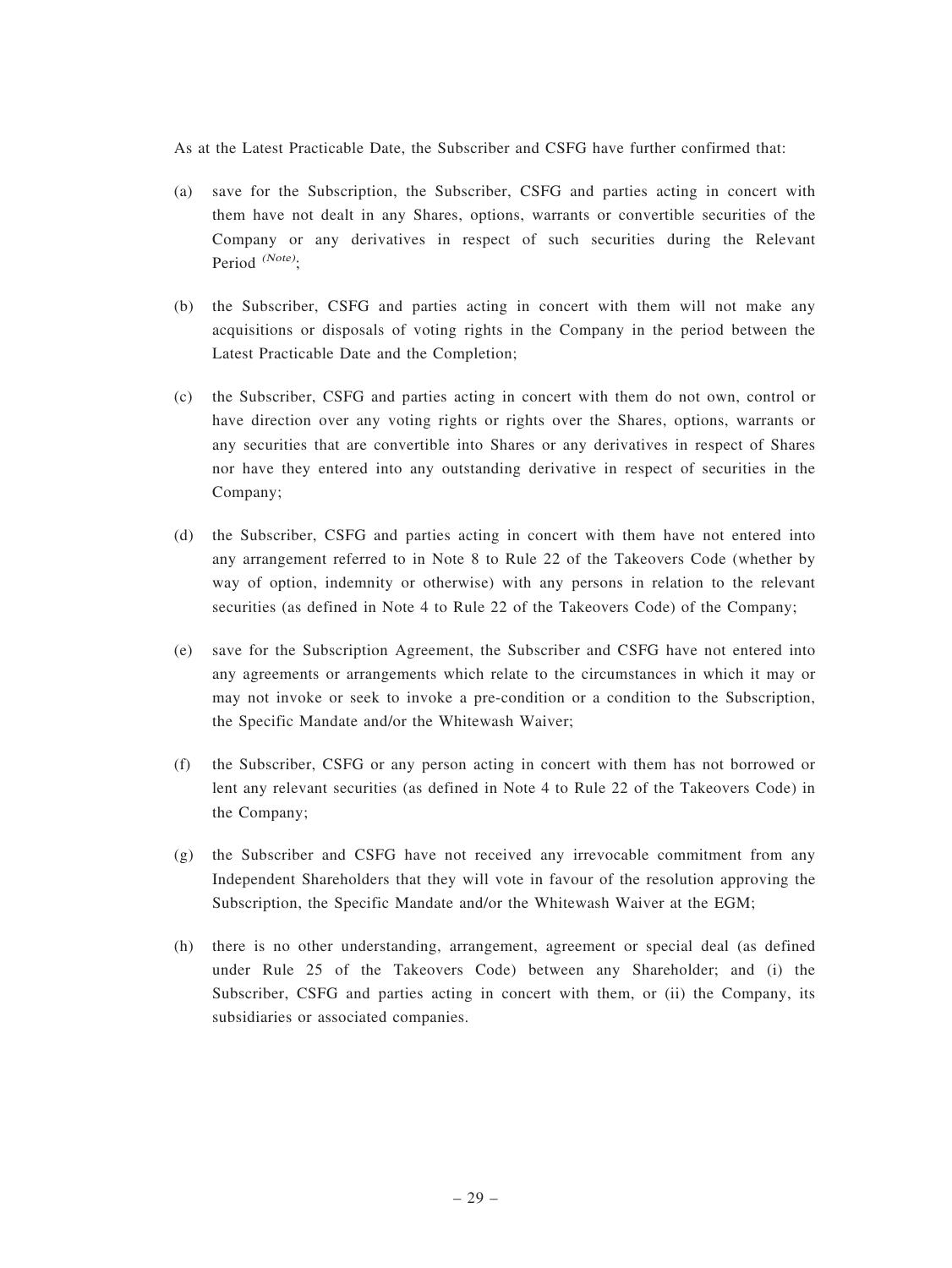None of Fast Top, CTSL Green Power and CTSL New Energy is acting or presumed to be acting in concert with the Subscriber and CSFG, and none of them was involved in the negotiation process of the Subscription Agreement. None of Mr. Li Fujun, Mr. Xu Honghua or Mr. Chiu Kung Chik was involved in the negotiation process of the Subscription Agreement. As (i) Mr. Zhang Tiefu, Mr. Hu Xiaoyong, Mr. Yang Guang and Mr. Tan Zaixing are Directors nominated by BEWG; (ii) Mr. Zhang Tiefu holds positions within BEWG and/or its subsidiaries; and (iii) Mr. Yang Guang is an executive Director involved in the negotiation of the Subscription Agreement, Fast Top (being a wholly-owned subsidiary of BEWG), Mr. Hu Xiaoyong (and his controlled entities) and Mr. Tan Zaixing are considered to have been involved in the Subscription, the Specific Mandate, the Whitewash Waiver and the respective transactions contemplated thereunder.

Note:

The Subscriber (as purchaser) entered into <sup>a</sup> SP Agreement with CTSL Green Power and CTSL New Energy (as vendors) in relation to the acquisition of 14,470,000,000 Shares at the consideration of HK\$1,273,360,000 (i.e. HK\$0.088 per Share) by the Subscriber from the Vendors. On <sup>1</sup> March 2022, the Subscriber and the Vendors entered into <sup>a</sup> termination agreement to terminate the SP Agreement. Please refer to the announcements of CSFG dated 23 November 2021, 20 December 2021 and 1 March 2022 and the circular of CSFG dated 7 December 2021 for details. The Subscriber confirms that the completion to the SP Agreement did not take place and thus the Subscriber and the parties acting in concert with it did not acquire any voting rights to any Shares nor exercise of control or direction over any voting rights to any Shares in relation to the SP Agreement. The Subscriber further confirms that no payment was made by the Subscriber to any of the Vendors under the SP Agreement.

If the Whitewash Waiver is approved by the Independent Shareholders and Completion occurs, the Subscriber will hold between 30% and 50% of the voting rights in the Company and may be subject to the  $2\%$  "creeper rule" under Rule 26.1(c) and (d) of the Takeovers Code. Accordingly if the Subscriber acquires additional voting rights and such acquisition has the effect of increasing its holding of voting rights in the Company by more than 2% from the lowest collective percentage holding of the Subscriber in the 12-month period ending on and inclusive of the date of the relevant acquisition, the Subscriber may trigger an obligation to make a mandatory general offer for all the issued Shares and other securities of the Company (other than those already owned or agreed to be acquired by the Subscriber and parties acting in concert with it).

If the Whitewash Waiver is not granted by the Executive or not approved by the Independent Shareholders, the Subscription will not proceed.

As at the Latest Practicable Date, the Company does not believe that the Subscription (including the Specific Mandate and Whitewash Waiver) gives rise to any concerns in relation to the compliance with other applicable rules or regulations (including the Listing Rules). The Company notes that the Executive may not grant the Whitewash Waiver if the Subscription (including the Specific Mandate and Whitewash Waiver) does not comply with other applicable rules and regulations.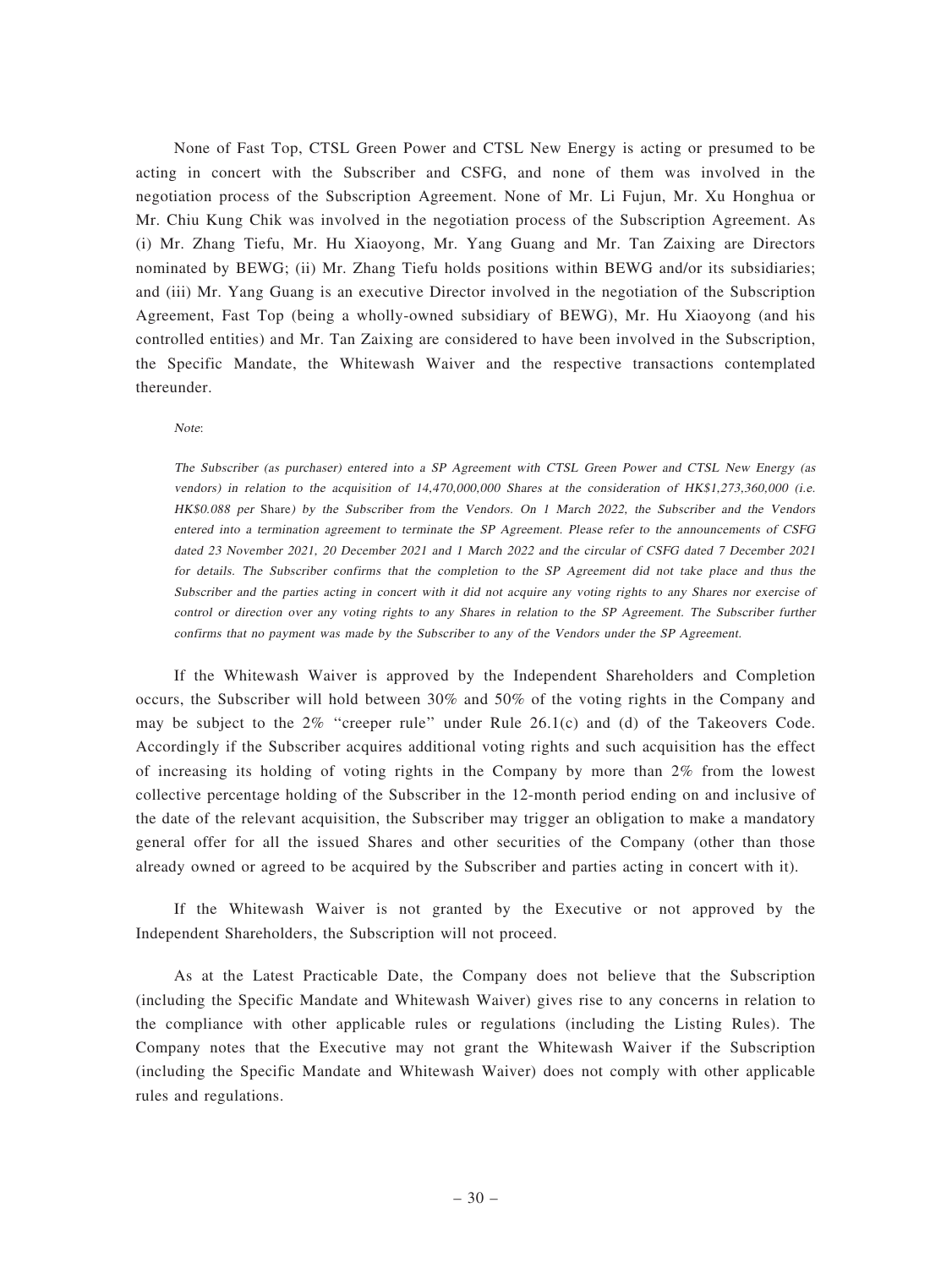The Whitewash Waiver may or may not be granted by the Executive and if granted, will, among others, be subject to the condition that respective resolutions relating to the Whitewash Waiver on one hand, and the Subscription Agreement and the grant of Specific Mandate on the other hand, being separately approved by at least 75% and more than 50%. respectively, of the votes cast by the Independent Shareholders at the EGM by way of poll. Completion is conditional upon, among other things, the Whitewash Waiver being granted by the Executive and approved by the Independent Shareholders.

### MINIMUM PUBLIC FLOAT IN THE SHARES

According to the Listing Rules, if, at Completion, less than the minimum prescribed percentage applicable to the Company, being 25% of the number of issued Shares, are held by the public (as defined in the Listing Rules), or if the Stock Exchange believes that: (a) a false market exists or may exist in the trading of the Shares; or (b) there are insufficient Shares in public hands (as defined in the Listing Rules) to maintain an orderly market, the Stock Exchange may exercise its discretion to suspend dealings in the Shares.

It is the intention of the Board and the Subscriber that the Company will remain listed on the Stock Exchange after Completion. Mr. Hu Xiaoyong and Mr. Tan Zaixing, being Directors who hold Shares as at the Latest Practicable Date, are expected to resign as Directors after the EGM but before Completion in full compliance with Rule 7 of the Takeovers Code and the Listing Rules. As such, at Completion, Mr. Hu Xiaoyong and Mr. Tan Zaixing are expected to be public Shareholders and it is expected that not less than 25% of the number of issued Shares will be held by the public (as defined in the Listing Rules). The Company and the Subscriber will undertake to the Stock Exchange to take appropriate steps to ensure that not less than 25% of the issued Shares will be held by the public (as defined in the Listing Rules) after Completion.

### ESTABLISHMENT OF INDEPENDENT BOARD COMMITTEE

The Independent Board Committee, comprising all three independent non-executive Directors, namely Mr. Li Fujun, Mr. Xu Honghua and Mr. Chiu Kung Chik, in compliance with Rule 2.8 of the Takeovers Code, has been formed to advise the Independent Shareholders as to whether the terms of the Subscription Agreement, the Specific Mandate and/or the Whitewash Waiver are fair and reasonable and on how to vote at the EGM.

None of the members of the Independent Board Committee has any interest or involvement in the Subscription Agreement, the Specific Mandate and/or the Whitewash Waiver.

### APPOINTMENT OF INDEPENDENT FINANCIAL ADVISER

Lego Corporate Finance Limited has been appointed as the Independent Financial Adviser with the Independent Board Committee's approval to advise the Independent Board Committee and the Independent Shareholders in respect of the Subscription Agreement, the Specific Mandate and/or the Whitewash Waiver.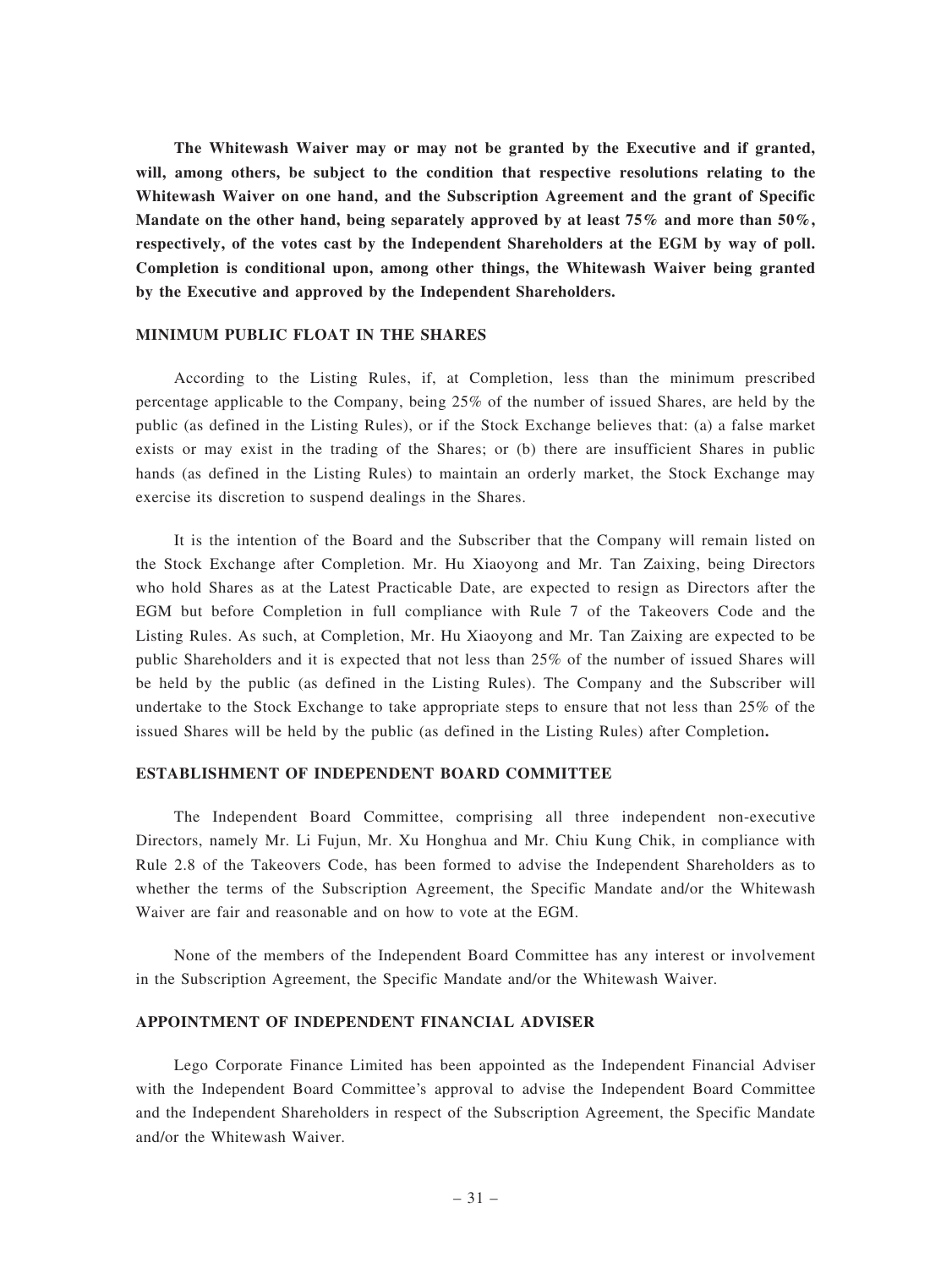#### **EGM**

The EGM will be held to consider and, if thought fit, pass resolutions to approve, among other matters, the Subscription Agreement, the Specific Mandate and the Whitewash Waiver.

A notice convening the EGM to be held at 66th Floor, Central Plaza, 18 Harbour Road, Wanchai, Hong Kong on Friday, 29 April 2022 at 4:00 p.m. is set out on pages 106 to 108 of this circular.

It is possible that Shareholders and/or their representatives may not be able to attend in person at the EGM venue depending on prevailing regulations imposed by the Hong Kong Government. For the health and safety of Shareholders, the Company strongly encourages Shareholders to exercise their right to vote at the EGM by appointing the chairman of the EGM (who is expected to be an independent non-executive Director) as their proxy and to return their forms of proxy by the time specified below, instead of attending the EGM in person.

A form of proxy for use at the EGM is enclosed with this circular. Whether or not you are able to attend the EGM, you are requested to complete the form of proxy in accordance with the instructions printed thereon and return it to the branch share registrar of the Company in Hong Kong, Computershare Hong Kong Investor Services Limited, at Shops 1712-1716, 17th Floor, Hopewell Centre, 183 Queen's Road East, Wanchai, Hong Kong, as soon as possible but in any event not less than 48 hours before the time appointed for the holding of the EGM or any adjournment thereof. Completion and return of the form of proxy will not preclude Shareholders from attending and voting at the EGM or any adjournment thereof should you so wish.

# The precautionary measures to be implemented at the EGM set out in the section headed ''Precautionary measures for the EGM'' in this circular.

Pursuant to Rule 13.39(4) of the Listing Rules, all votes for the Shareholders at a general meeting must be taken by poll. As such, all resolutions to be proposed at the EGM will be put to vote by way of poll.

As (i) Mr. Zhang Tiefu, Mr. Hu Xiaoyong, Mr. Yang Guang and Mr. Tan Zaixing are Directors nominated by BEWG; (ii) Mr. Zhang Tiefu holds positions within BEWG and/or its subsidiaries; and (iii) Mr. Yang Guang is an executive Director involved in the negotiation of the Subscription Agreement, Fast Top (being a wholly-owned subsidiary of BEWG), Mr. Hu Xiaoyong (and his controlled entities) and Mr. Tan Zaixing are considered to have been involved in the Subscription, the Specific Mandate, the Whitewash Waiver and the respective transactions contemplated thereunder. Accordingly, Fast Top, Mr. Hu Xiaoyong (and his controlled entities) and Mr. Tan Zaixing will be required to abstain from voting on the resolution(s) to approve the Subscription, the Specific Mandate, the Whitewash Waiver and the respective transactions contemplated thereunder at the EGM.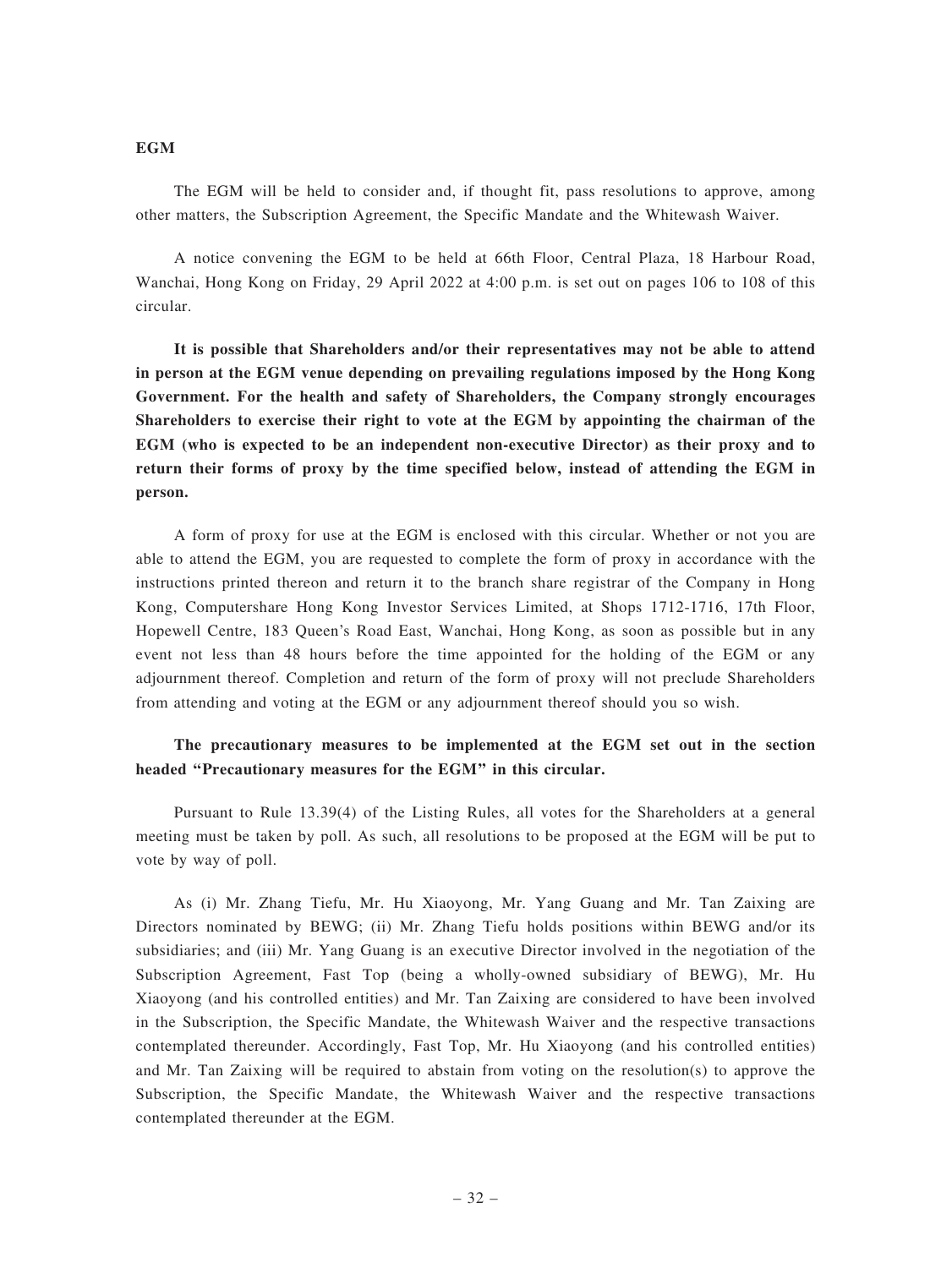### RECOMMENDATION

Your attention is drawn to (i) the letter of recommendation from the Independent Board Committee which contains the recommendation of the Independent Board Committee to the Independent Shareholders regarding the resolutions to approve the Subscription, the Specific Mandate and the Whitewash Waiver; and (ii) the letter of advice from the Independent Financial Adviser which contains its advice to the Independent Board Committee and the Independent Shareholders regarding the Subscription, the Specific Mandate and the Whitewash Waiver.

The Board (including the members of the Independent Board Committee whose opinion is set out in the ''Letter from the Independent Board Committee'' in this circular after taking into account the advice of the Independent Financial Adviser) that the terms and conditions of the Subscription Agreement and the transactions contemplated thereunder were arrived at after arm's length negotiation between the Company and the Subscriber which are on normal commercial terms, and the Subscription, the Specific Mandate and the Whitewash Waiver are fair and reasonable and in the interests of the Company and its Shareholders as a whole.

Warning: The Subscription is subject to the fulfilment or waiver (as the case may be) of a number of conditions precedent set out under the sub-section headed ''The Subscription Agreement – Conditions Precedent'' in this circular, including approval at the EGM by the Independent Shareholders of the Subscription and the Whitewash Waiver, approval at the CSFG SGM of the Subscription, and the grant of the Whitewash Waiver by the Executive. As such, the Subscription may or may not proceed.

Shareholders and potential investors are advised to exercise caution when dealing in the Shares, and are recommended to consult their professional advisers if they are in any doubt about their position and as to actions that they should take.

### ADDITIONAL INFORMATION

Your attention is drawn to the additional information set out in the appendices to this circular and the notice of the EGM.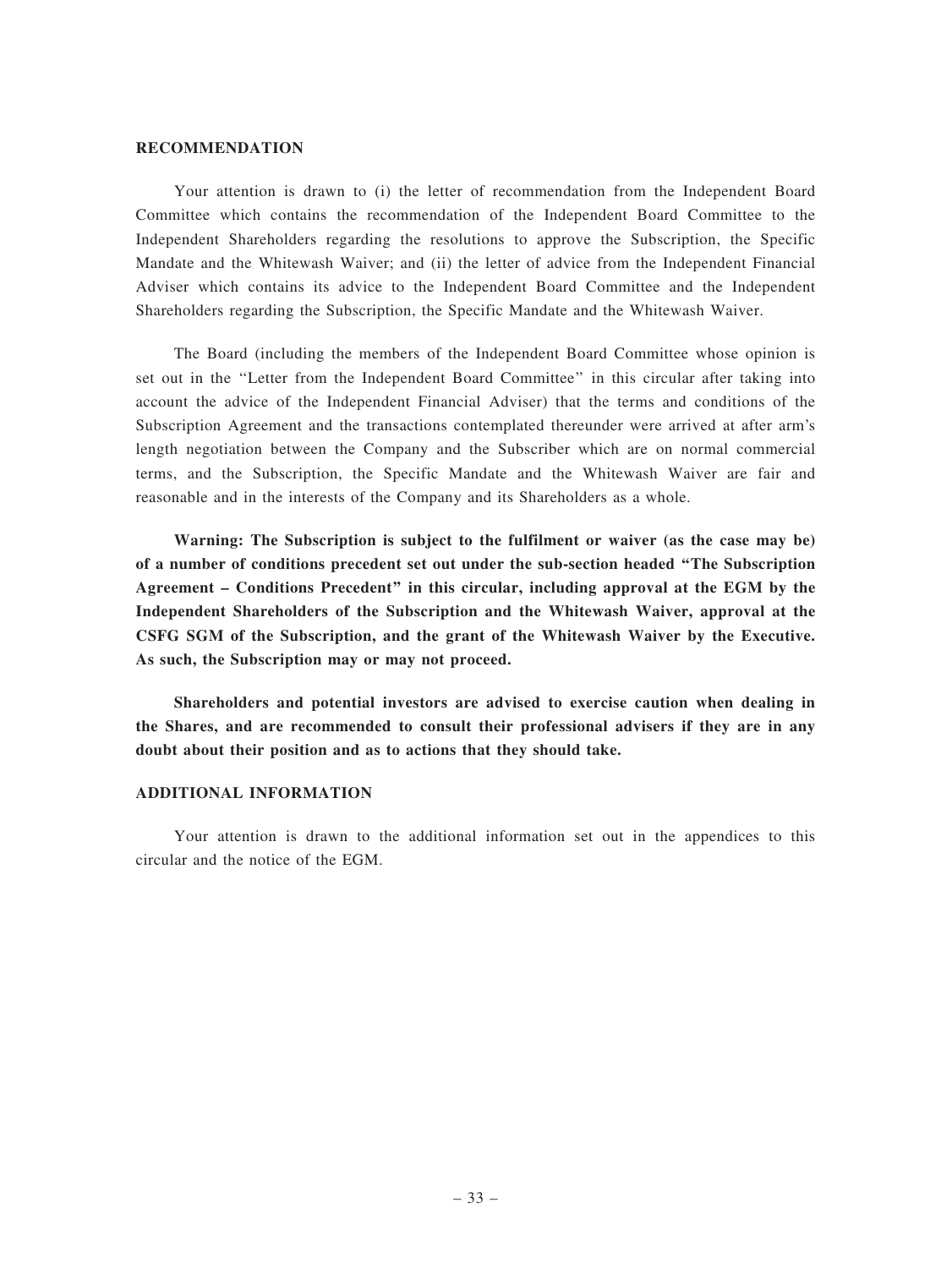Yours Faithfully, On Behalf of the Board **Beijing Enterprises Clean Energy Group Limited** 

**Zhang Tiefu** 

 $\bar{\epsilon}$ 

Hu Xiaoyong

Joint Chairmen